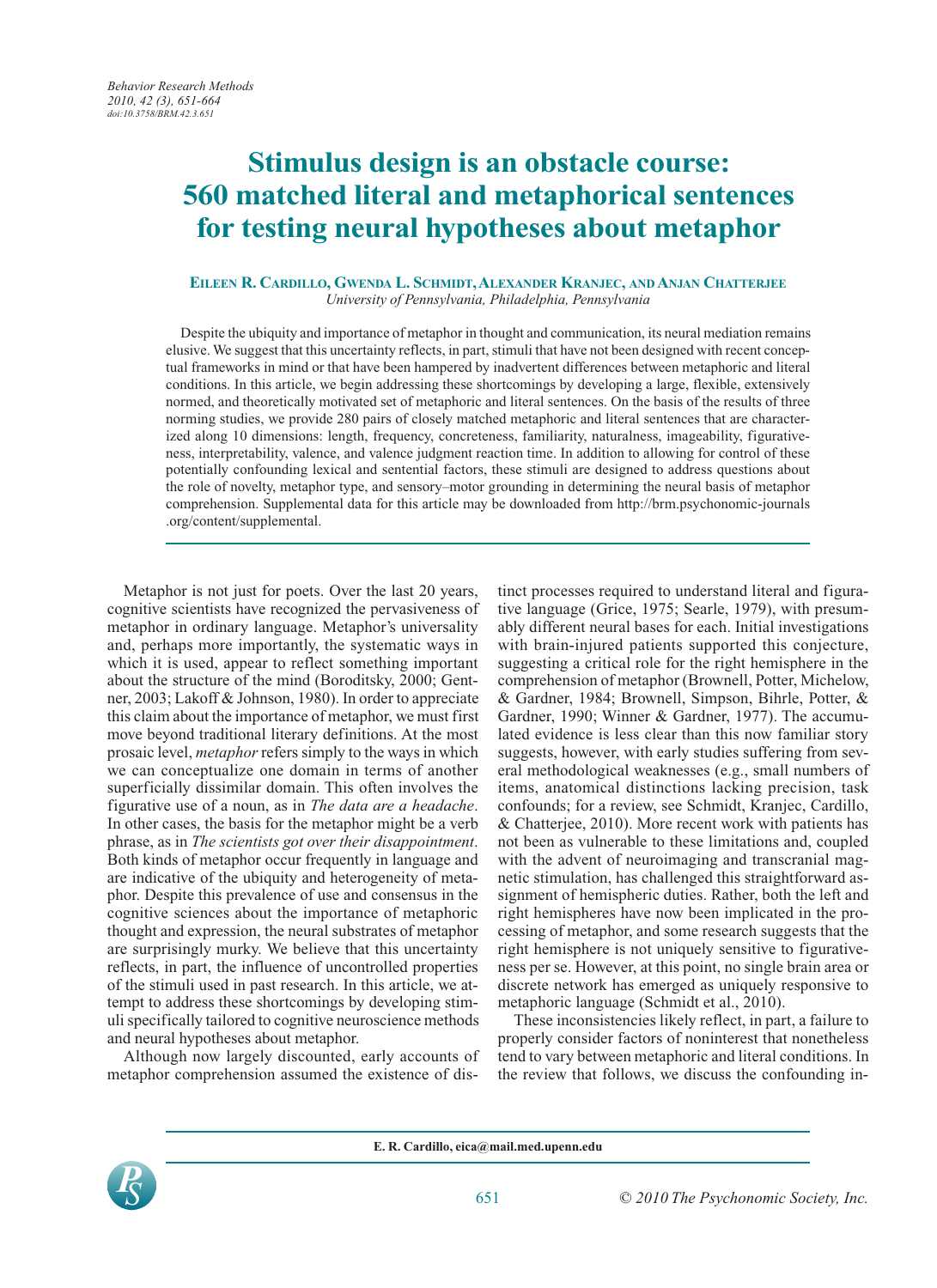fluence of several psycholinguistic variables (frequency, concreteness, length, imageability, naturalness, and interpretability) that likely make the metaphorical sentences used in previous studies more difficult to process than the literal sentences. Other differences between studies may be attributed to more conceptual factors that have not yet been adequately addressed (Schmidt et al., 2010). Specifically, we argue for the theoretical importance of metaphor novelty and type when investigating the neural substrates for metaphor. Following this discussion, we present data from three norming tasks used to develop a set of metaphoric and literal stimuli that we believe to be well suited to address these methodological and theoretical issues in future empirical work on the neural basis of metaphor.

## **Difficulty**

Previous comparisons between literal and metaphorical processing have likely been complicated by differences in processing difficulty related to uncontrolled lexical and sentential characteristics. Behavioral studies at the single-word level consistently demonstrate that frequency, concreteness, and length affect the ease (i.e., speed) with which words are accessed (Balota, Yap, & Cortese, 2006). Neuroimaging studies also demonstrate the importance of these three factors in driving neural activity in single-word tasks. Low-frequency words are read more slowly and also more strongly engage language-sensitive areas of the brain, including the left prefrontal cortex, middle and superior temporal gyri, and the so-called "visual word-form area" of the fusiform gyrus (for a review, see Hauk, Davis, & Pulvermüller, 2008). Although concreteness can be captured along a continuum with abstractness, unlike low-frequency words, abstract words do not simply take longer to read and more strongly engage the same brain areas recruited by concrete words. Rather, concrete and abstract words show both shared and distinct neural substrates even after controlling for reaction time differences (Binder, Medler, Desai, Conant, & Liebenthal, 2005; see also Fiebach & Friederici, 2003; Scott, 2004). As for length, longer words generally elicit slower responses in behavioral tasks (Balota et al., 2006). Such processing time differences are not insignificant; the BOLD signal in fMRI is especially sensitive to the time taken to perform a task, and activity in many regions of both hemispheres are independently modulated by reaction time in language tasks (e.g., Binder, Medler, et al., 2005; Binder, Westbury, McKiernan, Possing, & Medler, 2005).

The impact of the frequency, concreteness, and length of words on neural activity when they are embedded in sentences or narratives has not generally been addressed. However, the modulatory effects of these factors at the single-word level strongly suggest their continued influence at higher levels of language processing, an inference supported by several recent studies (Keller, Carpenter, & Just, 2001; Prat, Keller, & Just, 2007; Yarkoni, Speer, Balota, McAvoy, & Zacks, 2008). Similarly, other features of sentences such as imageability (Just, Newman, Keller,

McEleney, & Carpenter, 2004), syntactic complexity (Constable et al., 2004; Friederici, Fiebach, Schlesewsky, Bornkessel, & von Cramon, 2006; Just, Carpenter, Keller, Eddy, & Thulborn, 1996), and semantic plausibility (Cardillo, Aydelott, Matthews, & Devlin, 2004; Kuperberg et al., 2003; Menenti, Petersson, Scheeringa, & Hagoort, 2009) also alter neural demands in areas both within and beyond the classic language areas of the brain. The more syntactically complex and the less semantically plausible or predictable a sentence, the more time it requires to be processed and the more strongly it activates the lefthemisphere language network and its right-hemisphere homologues. With respect to imageability, signal intensity is positively correlated in some areas (e.g., the intraparietal sulcus) and negatively in others (e.g., the middle and superior temporal gyri).

These patterns indicate that qualities that make sentences more challenging to understand often make them slower to read and increase neural activation. Accordingly, these findings suggest two other sentence-level properties—naturalness and interpretability—that are important to control, since both factors are also likely to affect reading times. Naturalness refers to the normality of an utterance, or the likelihood that a speaker might spontaneously express an idea in a particular manner. Literal sentences are likely to seem more natural than metaphors, especially if the metaphors are not very familiar, but naturalness is rarely directly addressed in neuroimaging studies. Interpretability refers to the ease with which a clear meaning can be derived from an expression. It is not operationalized in a consistent way across studies and, more problematic, is likely to be lower for metaphoric stimuli than for literal items.

Taken together, it appears that the BOLD signal in fMRI studies is sensitive to a range of lexical and sentential characteristics not typically controlled for in neuroimaging studies of metaphor, all of which influence processing time. Although time on task is only an indirect indicator of cognitive effort, it is a critical dimension to address. The extent to which previous reports of increased neural activity in certain regions associated with metaphors reflects processing difficulty rather than figurativeness remains unknown since, with few exceptions (Bottini et al., 1994; Chen, Widick, & Chatterjee, 2008; Lee & Dapretto, 2006; Mashal, Faust, Hendler, & Jung-Beeman, 2009; Rapp, Leube, Erb, Grodd, & Kircher, 2004; Stringaris, Medford, Giampietro, Brammer, & David, 2007), condition differences in reaction time have not been measured, controlled, or reported.

## **Novelty**

Another critical factor contributing to the empirical muddle is how the processing of metaphors changes over time. Novel metaphoric uses of words may gain in popularity, with those same figurative senses that were once so creative becoming familiar and fairly unremarkable with increased use. Bowdle and Gentner (2005) provide behavioral evidence that this shift from novel to conventional usage is accompanied by a shift in how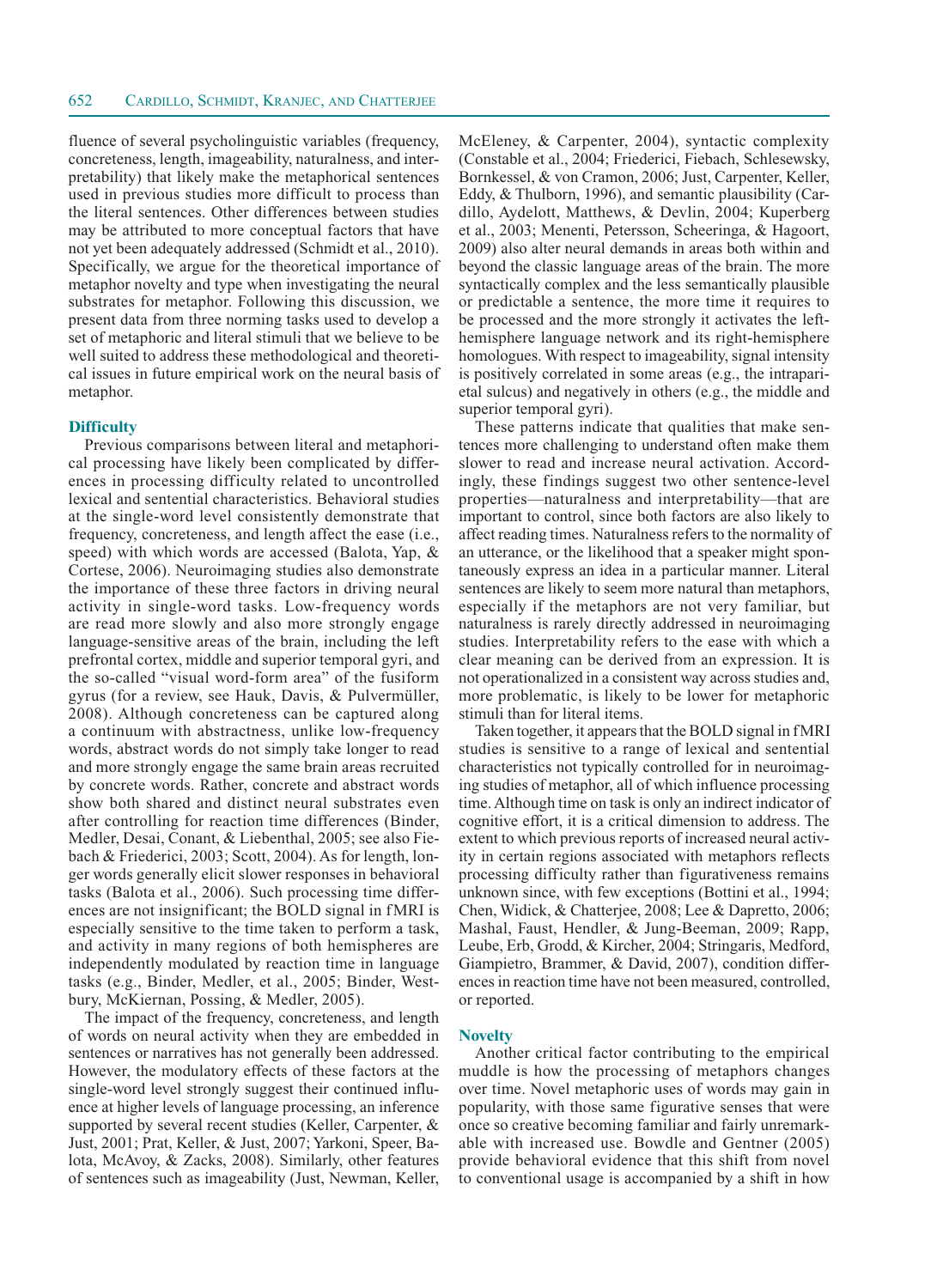metaphors are understood, a process they describe as the *career of metaphor*. Although the career of metaphor account is motivated by behavioral data, the implication of this proposed shift in cognitive processing with increased familiarity (i.e., diminished novelty) is that it is paralleled by a shift in neural recruitment. Similarly, the hypothesis that the right hemisphere may be sensitive to novelty rather than metaphoricity, per se, has been recently proposed to clarify the neural evidence. In many neuroimaging and all patient studies to date, conventional or idiomatic expressions were considered. Those studies in which novel metaphors are considered are more likely to implicate the right hemisphere (Arzouan, Goldstein, & Faust, 2007; Bottini et al., 1994; Mashal, Faust, & Hendler, 2005; Mashal, Faust, Hendler, & Jung-Beeman, 2007; Pobric, Mashal, Faust, & Lavidor, 2008; Sotillo et al., 2005). Less promising for the novelty hypothesis, nearly as many neuroimaging studies in which novelty/familiarity was manipulated have *not* found right-hemisphere engagement during processing of novel metaphors as have found it (Kircher, Leube, Erb, Grodd, & Rapp, 2007; Mashal et al., 2009; Rapp et al., 2004; Rapp, Leube, Erb, Grodd, & Kircher, 2007; Shibata, Abe, Terao, & Miyamoto, 2007).

One reason that these studies with novel metaphors have differed in their findings may be related to variability in how their stimuli were normed on the previously mentioned lexical and sentential characteristics. A further possible explanation for the discrepant findings is that the right hemisphere is sensitive to the salience or prominence of a metaphorical interpretation, rather than the novelty or figurativeness of the utterance (Giora, 1999). Giora, Zaidel, Soroker, Batori, and Kasher (2000) have proposed that a literal interpretation may be more prominent (i.e., more quickly generated) than the figurative meaning of unfamiliar metaphors, and that the right hemisphere may play an important role in generating the novel, nonsalient interpretation (which frequently happens to also be the figurative one).

Alternatively, the inconsistencies may reflect differences related to generating metaphorical meaning at the level of words versus that of sentences (Mashal et al., 2009). For the most part, in the studies indicating righthemisphere sensitivity to novelty, metaphorical word pairs of high and low conventionality have been compared (*bright student* vs. *pearl tears*), whereas those in which right-hemisphere sensitivity to novelty was not found have featured sentence stimuli. Mashal et al. (2009) suggested that although the right hemisphere may be biased to extract novel meanings entailed by two uncommonly paired words, the syntactic and semantic integration demands imposed by novel sentences may necessitate the recruitment of the language-dominant left hemisphere. Although no patient studies have considered novel metaphor comprehension, work by Kempler and colleagues (Kempler, Van Lancker, Marchman, & Bates, 1999; Van Lancker & Kempler, 1987) is consistent with this suggestion. In two studies, right-hemisphere-injured patients performed worse than left-hemisphere-injured patients on a

sentence–picture matching task involving familiar idiomatic expressions (*He's turning over a new leaf* ) but outperformed left-hemisphere-injured patients when tested on novel literal sentences (*He's sitting deep in the bubbles*). Although these studies cannot disentangle the effects of novelty from figurativeness, they are consistent with the notion that the left, not the right, hemisphere is required for handling novel meaning at the sentence level.

A recent fMRI study in which novel sentence-level metaphors taken from poetry were considered is also suggestive of this proposed difference in how the brain processes novel lexical and sentential metaphors (Mashal et al., 2009), but thus far lexical and sentential metaphors have not been directly compared in any neuroimaging study, nor have conventional and novel metaphors at the sentence level been contrasted or neural changes with increased experience with a particular metaphoric sense of a word been considered. Thus, determining hemispheric contributions to the processing of novel metaphors requires sentences that vary in familiarity but for which a metaphorical interpretation is still more salient than a literal one. In addition, novelty may have different consequences for the processing of different types of metaphor.

## **Metaphor Type**

Metaphor is not a unitary construct (Chen et al., 2008). As any conversation quickly reveals, even the least poetic of speakers is likely to use a variety of metaphoric expressions. These different types of metaphor reflect differences in the class of word that is being used figuratively (the *base term*). Although the majority of metaphor research has addressed the metaphorical extension of nouns, or *nominal* metaphors (*The stock is a rollercoaster*), other parts of speech are also frequently used metaphorically. For example, we extend verbs metaphorically in *predicate* metaphors (*The stock soared*), prepositions in *locative* metaphors (*The stock is down*), and adjectives in *attributive* metaphors (*the hot stock*).

For two reasons, these differences in the nature of metaphor base terms are likely to be paralleled by different neural substrates. First, the cognitive demands required for the comprehension of their figurative use is likely to differ. Nominal metaphors, for instance, appear to be understood via a process of comparison (Gentner, Bowdle, Wolff, & Boronat, 2001), categorization (Glucksberg, 2003), or some combination of the two (Bowdle & Gentner, 2005). In contrast, predicate metaphors may be understood by a process of abstraction, whereby the concrete, sensory–motor features of a verb are stripped away, retaining only a few core conceptual attributes during its metaphoric use (Chen et al., 2008; see also Torreano, Cacciari, & Glucksberg, 2005). Second, both fMRI and patient studies have demonstrated differences in the brain areas important for literal processing of these word classes. Noun processing is typically associated with inferior occipitotemporal cortex; verbs with posterolateral temporal, prefrontal, and motor cortex; and prepositions with parietal cortices (for reviews, see Martin, Unger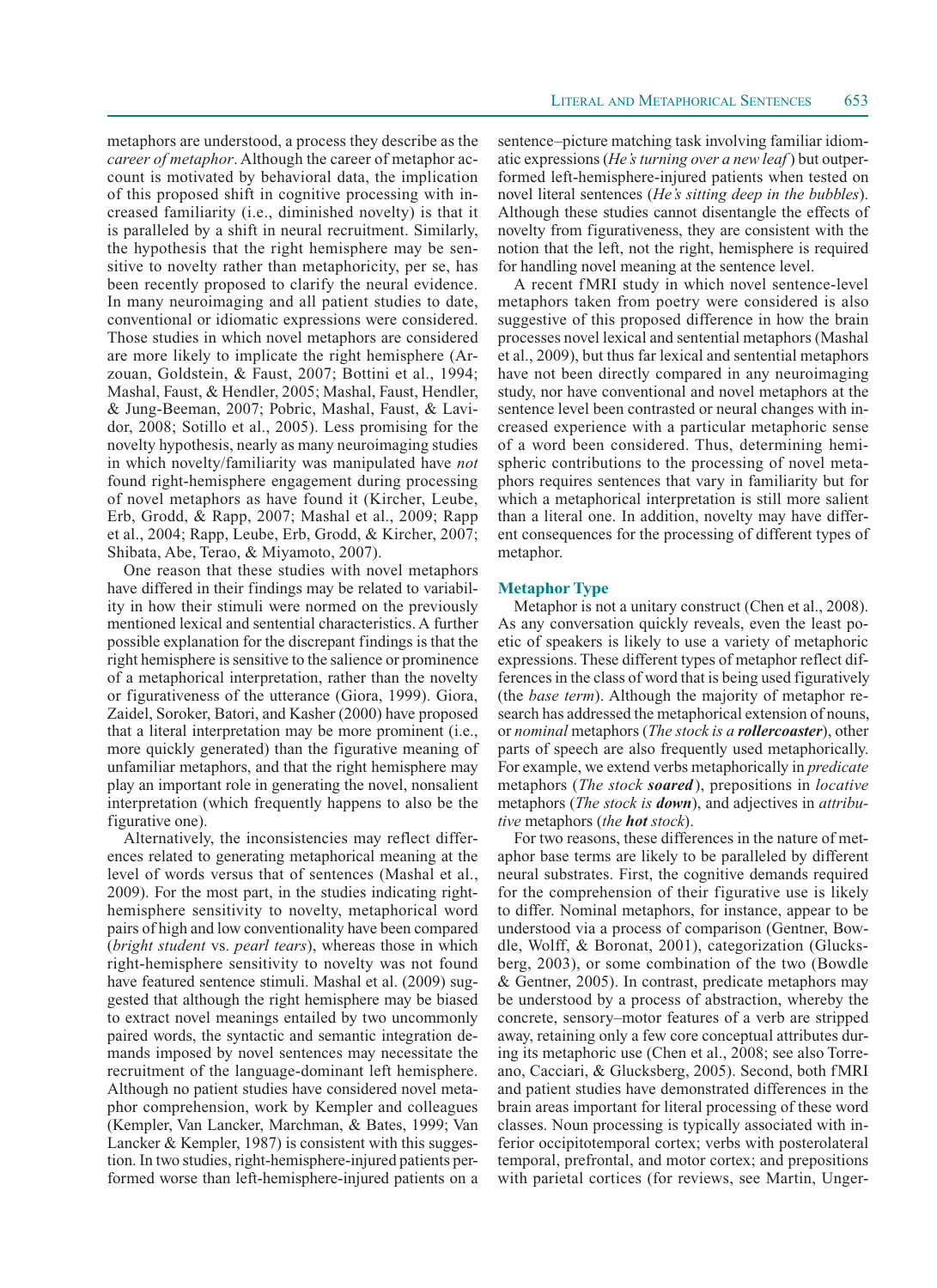leider, & Haxby, 2000; Chatterjee, 2008; and Kemmerer, 2006, respectively).

Importantly, these different neural signatures for nouns, verbs, and prepositions are very similar to those areas involved in the perception of objects (Ishai, Ungerleider, Martin, & Haxby, 2000; Ishai, Ungerleider, Martin, Schouten, & Haxby, 1999), actions (Kable & Chatterjee, 2006; Kable, Kan, Wilson, Thompson-Schill, & Chatterjee, 2005; Tranel, Manzel, Asp, & Kemmerer, 2008), and spatial relations (Amorapanth, Widick, & Chatterjee, 2009; Kosslyn, Maljkovic, Hamilton, Horowitz, & Thompson, 1995), respectively. Thus, there is growing evidence that linguistic representations are stored in the same cortex responsible for the perception of their concrete referents or in overlapping or adjacent cortex (Pulvermüller, 2005; Simmons & Barsalou, 2003; Thompson-Schill, 2003). Such sensory–motor grounding for the literal senses of words suggests that the neural mediation of their metaphorical extensions may similarly recruit relevant sensory or motor regions (Gibbs, 2006). Or it may be that the imperfect overlap between activations elicited by perceptual and linguistic stimuli indicates a neural principle of organization by which more abstract representations are shifted relative to their literal representations and perceptual points of entry (Wu, Waller, & Chatterjee, 2007). That is, representation of word meaning at a neural level may not be identical to the neural processes involved in perception of its concrete referent but may be mediated instead by adjacent cortical areas. Three recent fMRI studies provide support for such an organization, all implicating the left posterolateral middle temporal cortex, just anterior to motion-sensitive area V5, in the comprehension of metaphorical extensions of motion verbs (Chen et al., 2008; Wallentin, Lund, Østergaard, Østergaard, & Roepstorff, 2005; Wallentin, Østergaard, Lund, Østergaard, & Roepstorff, 2005).

However, it remains to be seen whether these posterior temporal activations reflect a sensitivity to figurative senses of verbs in general or of verbs of motion in particular. The former possibility would indicate different neural resources for processing nominal versus predicate metaphors, as would be expected given their hypothesized differences in cognitive demands. The latter possibility would suggest that the perceptual qualities of the literal sense of a base term, rather than its grammatical class or the type of metaphor it is embedded within, determine

the neural substrates for its metaphorical extensions. If supported, this latter possibility would also suggest that heterogeneity in the sensory–motor features associated with base terms may have contributed to the observed inconsistencies in previous neuroimaging studies of metaphor. It is also, of course, possible that both the form of the metaphor and the sensory–motor qualities of the base term interact to determine neural engagement. Thus, to distinguish the relative importance of sensory–motor grounding and metaphor type for dictating the neural basis of metaphor, it is necessary to disentangle sensory–motor qualities of base terms from the syntactic environments in which they occur (e.g., nominal vs. predicate metaphors). It is also important to control or intentionally manipulate metaphor familiarity in such designs, because readers may be more likely to draw upon sensory–motor knowledge when interpreting novel expressions (cf. Aziz-Zadeh & Damasio, 2008).

In summary, the neural basis of metaphor remains elusive, but when coupled with rigorous stimulus control, recent conceptual frameworks motivate several potential ways to clarify the observed inconsistencies. At this point, it remains uncertain whether figurativeness, grammatical class, or sensory–motor properties are the most important determinants of neural processing of words, and how the familiarity of an expression might alter such neural engagement. We suggest that interactions between these factors are possible, probable, and worth exploring. A necessary first step for testing these neural hypotheses, and for distinguishing brain areas critical for metaphor comprehension from those more strongly recruited for any more difficult text, is the development of a large set of stimuli that is characterized along the dimensions reviewed above (frequency, concreteness, length, interpretability, familiarity, naturalness, imageability, figurativeness, processing time, novelty, metaphor type, sensory–motor qualities of base terms). If sufficiently large, such a set would enable selection of literal and metaphorical sentences such that nuisance variables can be controlled or covaried out, whereas factors of theoretical interest (e.g., novelty, metaphor type, sensory–motor grounding) can be experimentally manipulated in a categorical or a parametric fashion. The goal of the present article is to develop such a well-characterized set of literal and metaphorical stimuli and to suggest how it can be sampled to test relevant questions.

**Table 1 Example Pairs of Each Sentence Type**

| Sentence<br>Type | Literal                                                                         | Metaphorical                                                                    |
|------------------|---------------------------------------------------------------------------------|---------------------------------------------------------------------------------|
| <b>PM</b>        | The rabbits hopped in the vard.<br>The heavy box pressed against his side.      | The insults hopped on her tongue.<br>The lawyer pressed for a new trial.        |
| PA               | His daughter chuckled at the big glasses.<br>The hard candy rattled in the box. | His eyes chuckled at the cute note.<br>The violent image rattled in her head.   |
| NM               | The blow was a single punch.<br>The injury was a knife stab.                    | The editorial was a brass-knuckle punch.<br>The declined invitation was a stab. |
| NA.              | The last sip was a noisy slurp.<br>The sound was a bitter sob.                  | The man's gaze was a shameless slurp.<br>Her marriage was a long sob.           |

Note—PM, predicate motion; PA, predicate auditory; NM, nominal motion; NA, nominal auditory.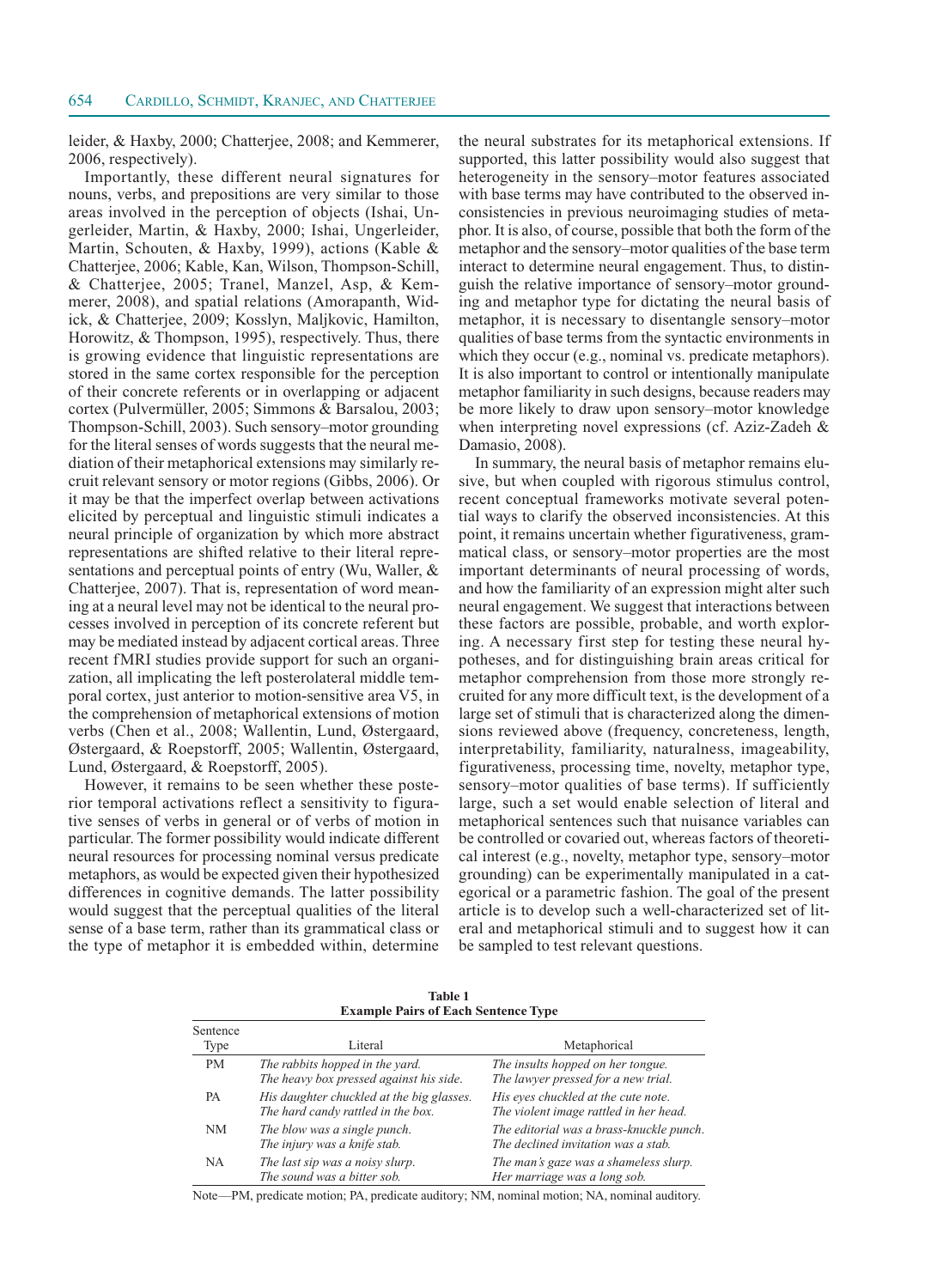## **METHOD**

#### **Construction of Stimuli**

An initial pool of 628 sentences of two syntactic forms—predicate or nominal—was generated (for examples, see Table 1). Predicate sentences  $(n = 316)$  consisted of a noun phrase and an action verb followed by a prepositional phrase. Nominal sentences  $(n = 312)$ consisted of two noun phrases linked by a copula (i.e., *An X is aY* ). The predicate sentences had one or no adjective, and the nominal sentences had up to two. Half of each set expressed a literal meaning, and half expressed a metaphorical meaning. In the predicate sentences, the verb was the base term to be used figuratively in the metaphors; in the nominal sentences, the second noun was the base term in the metaphors.

To generate the predicate items, 79 verbs of visual motion and 79 verbs of sound were first selected as base terms. Next, for each verb, both a literal sentence and a metaphorical sentence were created, resulting in 158 literal–metaphor sentence pairs. In this way, in each pair, the same verb implied either a literal or a figurative interpretation, depending on its context. To generate the nominal items, 78 nouns with salient motion qualities and 78 nouns with salient sound qualities were selected as base terms. Next, for each noun, both a literal sentence and a metaphorical sentence were created, resulting in 156 literal–metaphor sentence pairs. In this way, in each pair, the same noun implied either a literal or a figurative interpretation, depending on the noun phrase and the adjectives with which it was paired. Critically, in both the predicate and the nominal sets, all metaphors involving auditory base terms were designed such that no sound was implied by the figurative interpretation of the sentence. Likewise, all metaphors involving motion base terms were designed such that no physical or fictive motion was implied by the figurative interpretation of the sentence.

To make the nominal items maximally comparable to the predicate items, the base terms in the nominal sentences were always nominalized verbs. In this way, although the syntax differed between the predicate and the nominal items, the word being used metaphorically was very similar across sentence types, ensuring the strictest test that predicate and nominal metaphors entail different cognitive processes. In order to provide a final stimulus set with the option of further maximizing similarity between predicate and nominal sentences, as many of the verbs used in the predicate sentences as possible were identical in form to the nominalized verbs used as base terms in the nominal sentences (for practical purposes, this amounted to roughly half  $[n = 86]$  of the base terms). A small number of predicate metaphors  $(n = 13)$  were modifications of those used in two previous studies (Chen et al., 2008; Torreano et al., 2005); the rest were created by the authors.

## **Overview of Norming Studies**

This initial pool of sentences was normed both offline and online, and at both the word and sentence levels, in order to characterize its psycholinguistic properties and to highlight any problematic items (Figure 1). Before norming, three measures of length (number of characters, number of words, and number of content words) were calculated for each sentence, as well as an average frequency and concreteness score based on values for the content words of the sentence (i.e., nouns, verbs, and adjectives). In light of recent evidence that the most commonly used frequency values (Kučera  $\&$ Francis, 1967) may be outdated at this point (Brysbaert & New, 2009), frequency values were calculated using both this traditional measure and values from SUBTLEXus, a more recent and larger corpus (Brysbaert & New, 2009). Concreteness values were taken from the MRC Psycholinguistic Database (Coltheart, 1981) and the University of South Florida Norms (Nelson, McEvoy, & Schreiber, 1998). For those words for which concreteness ratings were not found in either of these databases, we collected our own (Norming Study 1). Participants in this task also judged the strength of auditory and visual imagery associated with all of the base terms



**Figure 1. Overview of procedure for stimulus selection.**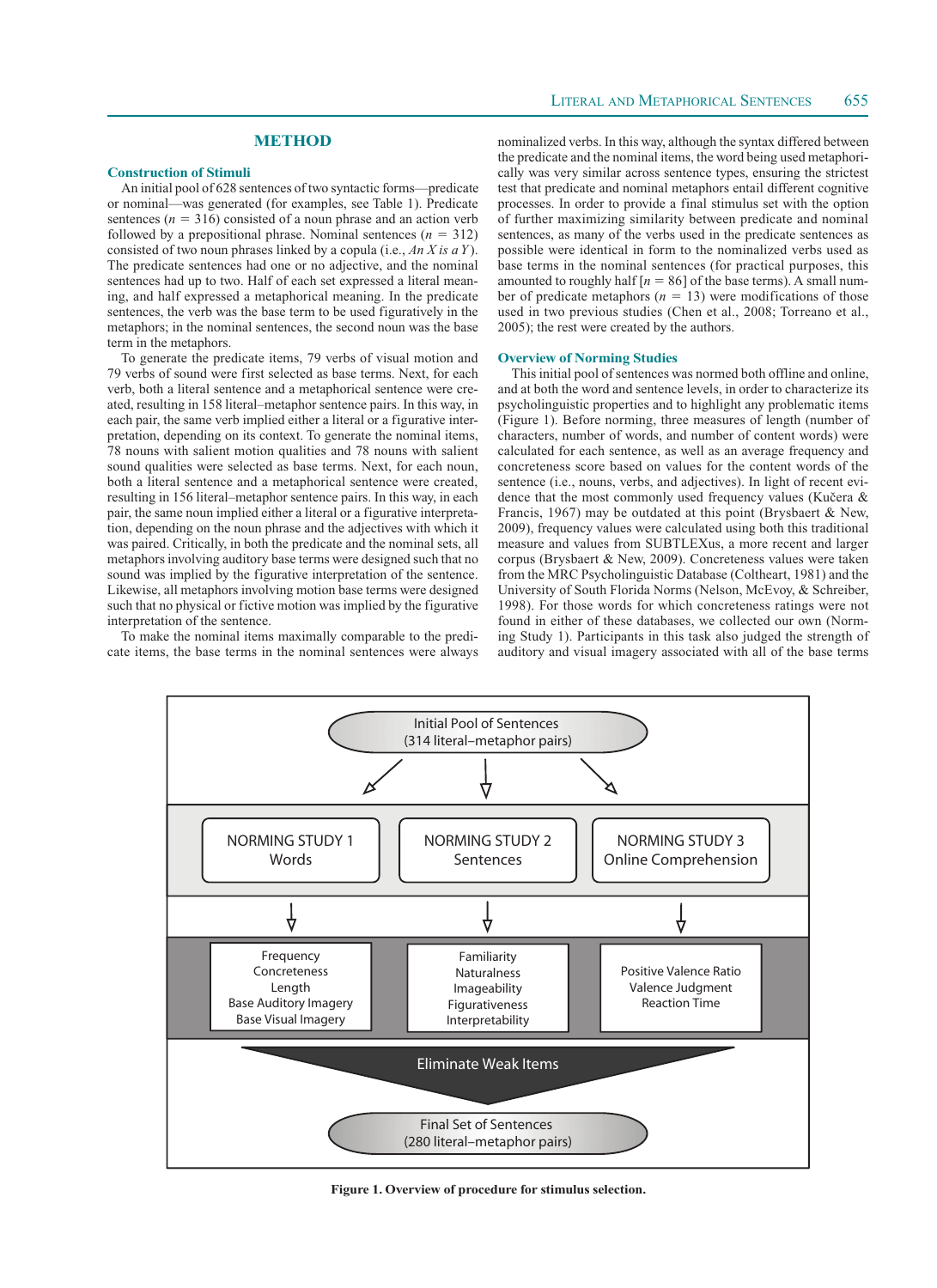in order to ensure a valid manipulation of sensory modality. A different set of individuals normed the stimuli at the sentence level, interpreting them and rating them in terms of familiarity, naturalness, imageability, and figurativeness (Norming Study 2). In addition, given the sensitivity of fMRI to reaction time, a valence judgment task was administered to a third group of individuals in order to generate an online measure of comprehension for each item (Norming Study 3).1 Together, the results of the norming studies indicated weak items to be discarded, ultimately dictating a final set of 280 literal–metaphor sentence pairs characterized by 12 lexical and sentential properties.

## **Norming Study 1: Words**

**Participants**. Forty participants were recruited from the University of Pennsylvania community and were compensated \$15 or given course credit for their participation. All of the participants were proficient English speakers (all of them learned English from birth, except 1 who reported learning before the age of 5). Twenty of the participants made judgments on words from the predicate sentences (mean age  $= 28.6$  years,  $SD = 9.2$ ; 5 male; mean education  $=$ 17.7 years,  $SD = 2.4$ ), and 20 of the participants made judgments on words from the nominal sentences (mean age  $= 29.6$  years,  $SD =$ 10.5; 7 male; mean education  $= 18.4$  years, *SD*  $= 3.4$ ).

**Stimuli**. The initial pool of sentences contained 1,860 content words, 339 of which lacked published values and thus required norming. Of these words to be normed, 155 came from the predicate sentences and 184 came from the nominal sentences (Appendix A). For auditory and visual imagery associated with base terms, all 156 verbs used in the predicate sentences were rated. Since many of these verbs were identical in form to the nominalized verbs used as base terms in the nominal sentences, only 70 of the base terms used in the nominal sentences required ratings (Appendix B).

**Task**. For both the predicate and the nominal items, an Excel workbook was generated with separate worksheets corresponding to the three rating tasks (concreteness, auditory imagery, visual imagery) and one line per worksheet corresponding to each item. For concreteness, the participants were instructed to rate words in terms of their accessibility to one or more of the senses using a scale from 1 (*very abstract*) to 7 (*very concrete*). For auditory imagery, the participants were instructed to rate words in terms of the speed and the "ease or difficulty with which they arouse a particular sound" using a scale from 1 (*no sound*) to 5 (*clear sound*). For visual imagery, the participants were instructed to rate words in terms of the speed and the "ease or difficulty with which they arouse a mental picture or visual image" using a scale from 1 (*no image*) to 5 (*clear image*). In all cases, instructions were coupled with several examples and explanations.2 The participants worked at their own pace and made these judgments as part of a larger word-norming task. The task required approximately 40 min to complete.

**Data analysis**. For all words, ratings were averaged over the 20 participants for each of the three judgments. The 339 new concreteness values supplemented the previously published values for the other 1,521 content words in the stimulus set. These individual concreteness ratings were then used to determine an average concreteness value for each of the 628 candidate sentences (i.e., the sum of the concreteness values associated with each content word in any particular sentence divided by the number of content words in that sentence). The imagery ratings of the base terms indicated six problematic base terms: Four base terms used in the auditory conditions (*blubber*, *serenade*, *splash*, and *yawn*) elicited stronger visual than auditory imagery, and two used in the motion conditions (*wind* and *stomp*) elicited stronger auditory than visual imagery.

## **Norming Study 2: Sentences**

**Participants**. Eighty participants were recruited from the University of Pennsylvania community and were compensated \$25 or given course credit for their participation. All of the participants were proficient English speakers (all of them learned English from birth, except again for 1 person who reported learning before the age of 5), and none had participated in Norming Study 1. Forty participants made judgments on the predicate sentences (mean age 20.8 years,  $SD = 2.5$ ; 12 male; mean education = 14.7 years,  $SD =$ 1.6), and 40 participants made judgments on the nominal sentences (mean age  $= 20.4$  years,  $SD = 2.9$ ; 11 male; mean education  $=$ 14.6 years;  $SD = 1.8$ ).

**Stimuli**. All 628 candidate sentences were assessed.

**Task**. The sets of predicate  $(n = 316)$  and nominal  $(n = 312)$ items were randomly divided in half, and for each of these subsets an Excel workbook was generated with separate worksheets corresponding to the five norming tasks (familiarity, naturalness, imageability, figurativeness, interpretation) and one line per worksheet corresponding to each item. In this way, the participants in the predicate condition saw one of two possible lists of predicate stimuli (both literal and metaphorical), and the participants in the nominal condition saw one of two possible lists of nominal stimuli (both literal and metaphorical), with the ratings for each sentence based on the responses of 20 individuals.

For the familiarity task, the participants were instructed to rate their frequency of experience with the sentence and its meaning, using a scale from 1 (*very unfamiliar*) to 7 (*very familiar*). For the naturalness task, the participants were instructed to rate each sentence for how "natural and normal" it seemed, using a scale from 1 (*very unnatural*) to 7 (*very natural*). For the imageability task, the participants were instructed to rate "how quickly and easily each sentence brought a visual image to mind," using a scale from 1 (*no image*) to 7 (*clear, immediate image*). For the figurativeness task, the participants were instructed to rate how literal an interpretation each sentence suggested, using a scale from 1 (*very literal*) to 7 (*very figurative*). For the interpretation task, participants were instructed to write the meaning of each sentence using their own words. Familiarity, naturalness, imageability, and figurativeness ratings were collected for both the literal and the metaphorical sentences. Given the difficulty of restating a concrete, literal sentence in novel words and the absence of any theoretical relevance for such descriptions, interpretations were only collected for the metaphors. The task required approximately 90 min to complete.

**Data analysis**. To determine interpretability, several steps were necessary for each item and for each participant. First, for each metaphor, three of the authors independently judged the number of interpretations that reflected a plausible, figurative construal of the sentence. For some sentences, all interpretations reflected a single meaning; for many others, responses indicated multiple or overlapping meanings. For instance, despite being rated as fairly familiar, the metaphor *The day's events were a whir* received various responses. Some interpreted the metaphorical sense of *whir* to mean that the day was busy or passed quickly (e.g., *There were a lot of events that happened in the day, and they went quickly*), whereas others interpreted the base term to mean that the day's events were hard to remember (e.g., *Looking back, what happened today is fuzzy and unclear*). Still others interpreted the sentence to mean both (e.g., *The day's events went by so quickly that they seemed blurred in retrospect*). This variability in response is unlikely to indicate that the item is difficult to understand; without context, all of these interpretations are reasonable. Both for this reason and given the subjectivity in determining where one meaning ends and another begins, rather than tallying the incidence of the most common interpretation, any plausible figurative interpretation was taken to indicate that the metaphor had been understood. In contrast, blank, nonsensical, literal, or uninformative (e.g., *Just what it says*) interpretations were not taken to indicate metaphoric comprehension.

All three judges were in full agreement (all three agreed that an interpretation was plausible, or all three agreed that an interpretation was not plausible) on 91.0% of the responses across the four lists (range  $= 90.2\% - 92.0\%$ ). Similarly, at least two out of the three judges agreed that an interpretation was plausible for 91.4% of the responses across the four lists (range  $= 89.0\% - 94.2\%$ ).

Finally, an interpretability score for each participant was calculated by dividing the number of their interpretations that were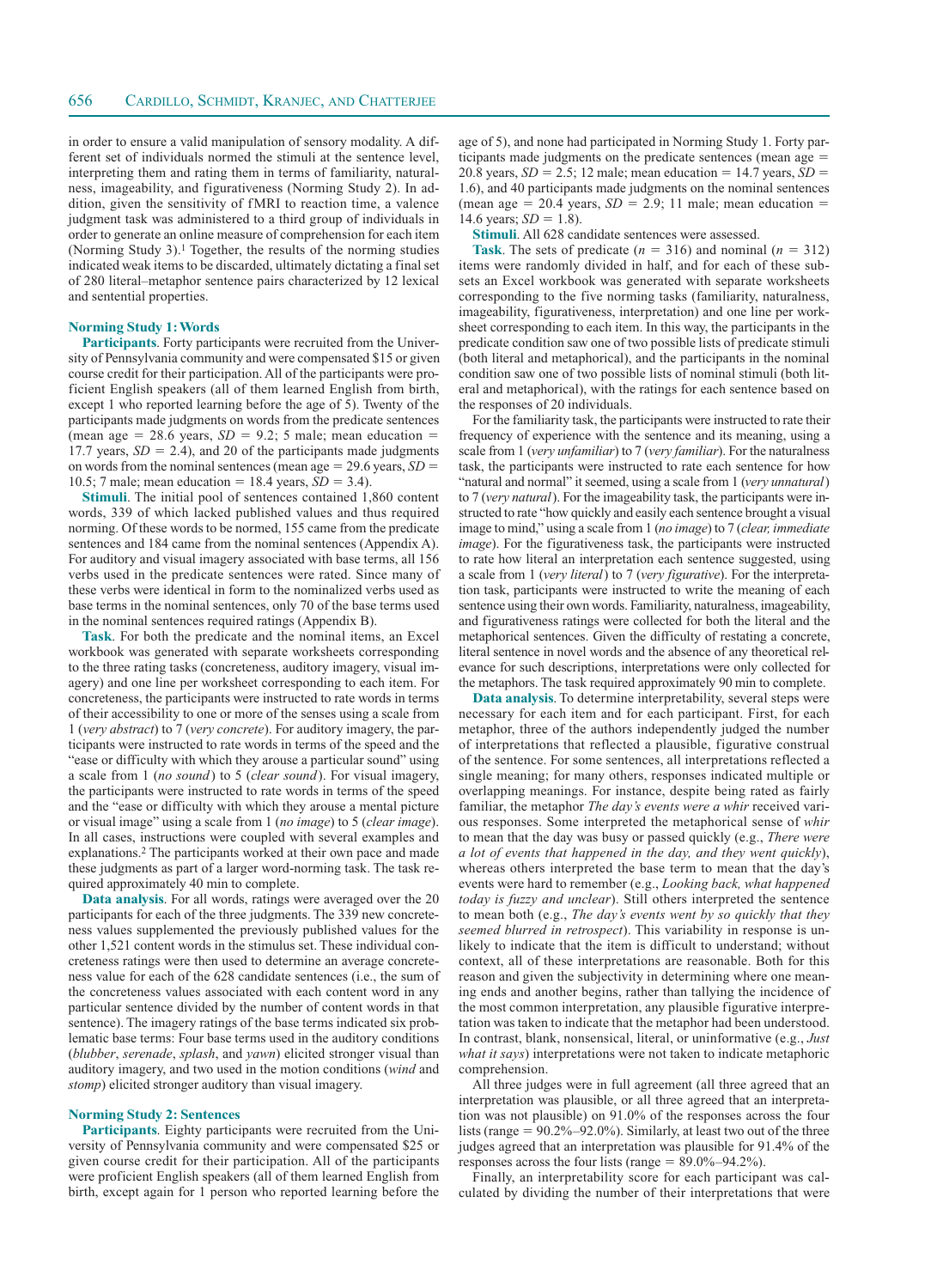deemed plausible by at least two judges by the total number of items assessed by that participant (the number of plausible interpretations divided by the number of all possible interpretations). This assessment revealed poor comprehension by 4 participants (>30% of their interpretations were not considered plausible), so their data were excluded from subsequent analyses. To generate familiarity, naturalness, imageability, and figurativeness ratings for each item, averages were derived from the responses made by the remaining participants. To generate an interpretability score for each item, the number of interpretations deemed plausible by at least two judges was divided by the total number of interpretations for that item. The results indicated 18 metaphors that failed to reach our minimum desired comprehensibility criterion of 70% plausible interpretations.

#### **Norming Study 3: Online Comprehension**

**Participants**. Forty participants were recruited from the University of Pennsylvania community and were compensated \$15 or given course credit for their participation. All of the participants were native English speakers. Twenty participants (mean age  $= 23.9$  years,  $SD = 3.4$ ; 7 male) made judgments on the predicate sentences, and 20 participants (mean age  $= 19.1$  years,  $SD = 1.1$ ; 13 male) made judgments on the nominal sentences. None had participated in Norming Studies 1 or 2.

**Stimuli**. In the predicate condition, all 158 candidate predicate metaphors and their literal counterparts were assessed. In the nominal condition, all 156 candidate nominal metaphors and their literal counterparts were assessed.

**Task**. The sentences were presented centrally in black 18-point font on a white background, using E-Prime 1.1 software on a Dell Inspiron laptop. The sentences were displayed for 3,000 msec and separated by a 1,000-msec intertrial interval. The participants were instructed to read each sentence and then judge its emotional valence, using the "f" key to indicate a positive valence and the "j" key to indicate a neutral or negative valence. They were informed that there was no right or wrong answer and were encouraged to respond as quickly as possible. Twelve practice trials preceded four blocks of experimental trials. Each participant received a different random order of items and saw each sentence only once. The task required approximately 20 min to complete.

**Data analysis**. For every sentence, reaction times were averaged across participants and the proportion of positive valence judgments was calculated. Because of computer errors, these values were not available for 18 literal–metaphor pairs in the predicate condition.

#### **RESULTS**

The results of the norming studies were used to eliminate problematic stimuli from the initial pool. The imagery ratings from Norming Study 1 and the interpretability scores from Norming Study 2 indicated 24 literal–metaphor sentence pairs to be discarded, resulting in 73, 75, 71, and 70 remaining possible sentence pairs in the predicate-auditory, predicate-motion, nominal-auditory, and nominal-motion conditions, respectively. In order to generate a final stimulus set with equal numbers of items in each condition (i.e., 70 metaphors and 70 matched literal sentences), items in the predicate-auditory, predicate-motion, and nominalauditory conditions with the lowest interpretability values were also discarded. In this final set, the overlap in base terms between the predicate and the nominal sentences remained roughly half (67 out of 140). The lexical and sentential characteristics of the final set of 560 sentences are summarized in Table 2, and an example set of items can be found in Appendix C (see the supplemental materials for the full set of items and their normative values).

We intentionally did not calculate statistical differences between sentence types, because our aim is not for the stimulus set to be used in its entirety but, rather, for it to be sampled in ways that control for condition differences or for the normative data to be used to covary out the influence of nuisance variables. Nonetheless, the overall means indicate some areas in which such control is likely to be necessary. Although the literal and metaphorical sentences had comparable length, frequency, and concreteness values, unsurprisingly, the literal sentences were judged to be less figurative and more familiar, natural, and imageable than metaphorical sentences in both the predicate and the nominal sets. Also, despite the inclusion of additional adjectives, the nominal sentences tended to be shorter than the predicate sentences on all length measures. Importantly, our online comprehension measure suggested no major differences in the time required to make semantic judgments

| <b>Table 2</b>                                                    |
|-------------------------------------------------------------------|
| <b>Summary of Final Stimulus Characteristics by Sentence Type</b> |

|                        |       |      |           |      | Literal |      |       |      |       |      |           |      | Metaphorical   |      |                |      |
|------------------------|-------|------|-----------|------|---------|------|-------|------|-------|------|-----------|------|----------------|------|----------------|------|
|                        | PA    |      | <b>PM</b> |      | NA      |      | NM    |      | PA    |      | <b>PM</b> |      | NA             |      | NΜ             |      |
| Measure                | М     | SD   | M         | SD   | M       | SD   | M     | SD   | M     | SD   | M         | SD   | $\overline{M}$ | SD   | $\overline{M}$ | SD   |
| Base auditory imagery  | 3.96  | 0.5  | 1.46      | 0.4  | 4.03    | 0.5  | 1.69  | 0.6  | 3.96  | 0.5  | 1.46      | 0.4  | 4.03           | 0.5  | 1.69           | 0.6  |
| Base visual imagery    | 2.82  | 0.5  | 3.52      | 0.7  | 2.72    | 0.6  | 3.63  | 0.7  | 2.82  | 0.5  | 3.52      | 0.7  | 2.72           | 0.6  | 3.63           | 0.7  |
| Concreteness           | 510   | 48   | 502       | 50   | 434     | 65   | 440   | 55   | 492   | 155  | 477       | 57   | 434            | 65   | 422            | 61   |
| Frequency <sup>a</sup> | 83    | 108  | 85        | 93   | 83      | 142  | 73    | 88   | 92    | 108  | 100       | 111  | 60             | 78   | 78             | 91   |
| Frequencyb             | 103   | 118  | 82        | 123  | 92      | 140  | 86    | 173  | 70    | 93   | 113       | 169  | 72             | 137  | 78             | 94   |
| No. of characters      | 36.5  | 5.7  | 37.4      | 5.2  | 30.8    | 4.1  | 31.1  | 3.9  | 37.3  | 5.2  | 38.8      | 4.8  | 32.1           | 4.4  | 31.9           | 3.8  |
| No. of words           | 6.5   | 0.8  | 6.5       | 0.6  | 5.9     | 0.4  | 6.1   | 0.4  | 6.6   | 0.8  | 6.5       | 0.7  | 6.0            | 0.5  | 6.1            | 0.4  |
| No. of content words   | 3.6   | 0.6  | 3.6       | 0.5  | 3.0     | 0.4  | 3.1   | 0.4  | 3.6   | 0.7  | 3.6       | 0.5  | 3.0            | 0.4  | 3.1            | 0.4  |
| Interpretability       |       |      |           |      |         |      |       |      | 0.95  | 0.06 | 0.96      | 0.06 | 0.93           | 0.08 | 0.92           | 0.09 |
| Familiarity            | 5.81  | 0.82 | 5.51      | 0.9  | 5.30    | 0.8  | 5.32  | 0.9  | 2.84  | 1.1  | 4.11      | 1.4  | 3.81           | 1.2  | 4.13           | 1.2  |
| Naturalness            | 5.88  | 0.84 | 5.66      | 0.9  | 5.78    | 0.8  | 5.76  | 0.8  | 3.00  | 1.0  | 4.15      | 1.3  | 4.09           | 1.2  | 4.56           | 1.2  |
| Imageability           | 6.07  | 0.72 | 6.15      | 0.7  | 5.12    | 0.8  | 5.84  | 0.8  | 3.14  | 0.8  | 3.45      | 1.3  | 3.90           | 0.9  | 4.06           | 0.8  |
| Figurativeness         | 1.50  | 0.56 | 1.69      | 0.7  | 2.27    | 0.7  | 2.16  | 0.8  | 6.15  | 0.6  | 5.33      | 1.0  | 5.31           | 0.7  | 5.42           | 0.8  |
| Valence RT             | 1,455 | 220  | 1,459     | 185  | 1,388   | 189  | 1,485 | 220  | 1,528 | 185  | 1,591     | 197  | 1.491          | 256  | 1,485          | 201  |
| Valence positive ratio | 0.19  | 0.26 | 0.21      | 0.24 | 0.17    | 0.26 | 0.29  | 0.29 | 0.18  | 0.27 | 0.25      | 0.28 | 0.27           | 0.32 | 0.28           | 0.32 |

Note—PA, predicate auditory; PM, predicate motion; NA, nominal auditory; NM, nominal motion; Frequency<sup>a</sup>, values from Kučera and Francis (1967); Frequency<sup>b</sup>, SUBTL<sub>WF</sub> values from Brysbaert and New (2009); RT, reaction time (in milliseconds).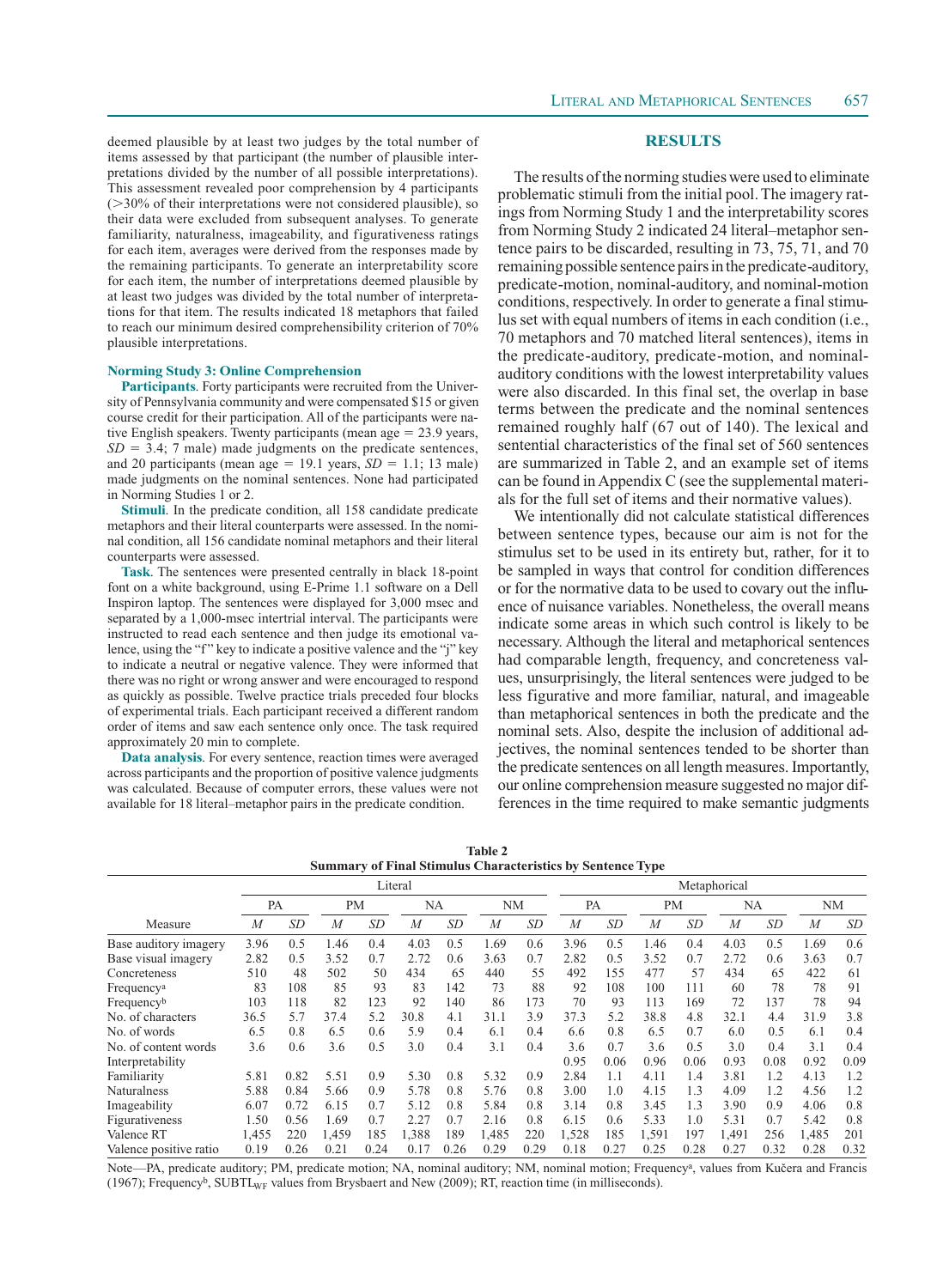about the different classes of metaphorical and literal sentences, and interpretability was consistently very high across all metaphor types. The only difference to emerge at this group level regarded predicate metaphors with verbs of sound, which were overall judged to be more figurative and less familiar, natural, and imageable than the other three metaphor types. As was intended, the base terms consisting of verbs of motion or nominalized verbs of motion were rated as having more salient visual imagery and less salient auditory imagery than the base terms consisting of verbs of sound or nominalized verbs of sound (and vice versa).

To further explore relationships between sentence-level factors of theoretical interest, the five normative values collected for each sentence (familiarity, naturalness, imageability, figurativeness, and interpretability) were correlated with each other separately for the predicate and nominal metaphors (Table 3). The results indicated several expected relationships. In both the predicate and the nominal metaphors, familiarity and naturalness were highly correlated, indicating that these constructs are either conceptually indistinguishable or at least practically difficult to disentangle. We suggest then that there is little utility for future researchers to norm on both measures. Both metaphor sets also indicated that sentences rated higher in familiarity and naturalness tend to evoke greater visual imagery, are perceived as less figurative, and are more easily understood. Yet, these patterns are not sufficiently strong that they cannot be orthogonalized with careful item selection. Most important with respect to future use, it is possible with these stimuli to disentangle ease of comprehension from metaphoricity. Despite the relative novelty of the metaphors in this stimulus set, in neither the predicate nor the nominal metaphor sets were the correlations between interpretability and figurativeness significant.

By and large, the metaphor sets showed very similar relationships between the sentence-level factors. The only clear difference to emerge concerned imageability. Separate correlational analyses by modality and metaphor type (Table 4) indicated that this difference between metaphor types related to the modality of their base terms. No relationship between figurativeness and imageability was observed in nominal-auditory, nominal-motion, or predicate-

| <b>Sentence Scales, Collapsed Across Modality</b>                                                              | <b>Correlation Coefficients Between</b> | <b>Table 3</b>      |                      |                                          |                                            |
|----------------------------------------------------------------------------------------------------------------|-----------------------------------------|---------------------|----------------------|------------------------------------------|--------------------------------------------|
| Measure                                                                                                        | FAM                                     | NAT                 | IMG                  | FIG                                      | <b>INT</b>                                 |
|                                                                                                                |                                         | Predicate Metaphors |                      |                                          |                                            |
| Familiarity (FAM)<br>Naturalness (NAT)<br>Imageability (IMG)<br>Figurativeness (FIG)<br>Interpretability (INT) |                                         | $.96***$            | $.57***$<br>$.61***$ | $.61**$<br>$.62***$<br>$.52***$          | $.30**$<br>$.30**$<br>$.15^{\circ}$<br>.04 |
|                                                                                                                |                                         | Nominal Metaphors   |                      |                                          |                                            |
| <b>FAM</b><br><b>NAT</b><br>IMG<br><b>FIG</b><br><b>INT</b><br>$**_{n}$ / 01                                   |                                         | $.91***$            | $.36***$<br>$.42***$ | $.54***$<br>$.46***$<br>.03 <sub>1</sub> | $.27**$<br>$.31***$<br>$.25***$<br>.02     |

|  |  | $\gamma p < .10.$ | $*_{p}$ < .01. |  |
|--|--|-------------------|----------------|--|
|--|--|-------------------|----------------|--|

**Table 4 Correlation Coefficients Between Sentence Scales As a Function of Modality and Metaphor Type**

| Measure                                                                                                        | <b>FAM</b>                   | <b>NAT</b> | <b>IMG</b>                        | <b>FIG</b>                           | <b>INT</b>                                             |
|----------------------------------------------------------------------------------------------------------------|------------------------------|------------|-----------------------------------|--------------------------------------|--------------------------------------------------------|
|                                                                                                                | Predicate Auditory Metaphors |            |                                   |                                      |                                                        |
| Familiarity (FAM)<br>Naturalness (NAT)<br>Imageability (IMG)<br>Figurativeness (FIG)<br>Interpretability (INT) |                              |            | $.93^{**}$ $.33^{**}$<br>$.43***$ | $.55***$<br>$.53***$<br>.14          | $.36***$<br>$.36***$<br>.21 <sup>2</sup><br>.01        |
|                                                                                                                | Nominal Auditory Metaphors   |            |                                   |                                      |                                                        |
| <b>FAM</b><br><b>NAT</b><br><b>IMG</b><br><b>FIG</b><br><b>INT</b>                                             |                              | $.89***$   | $.42***$<br>$.40***$              | $.57***$<br>$.56***$<br>.11          | $.35^{**}$<br>$.40^{**}$<br>$.27*$<br>.21 <sup>2</sup> |
|                                                                                                                | Predicate Motion Metaphors   |            |                                   |                                      |                                                        |
| <b>FAM</b><br><b>NAT</b><br><b>IMG</b><br><b>FIG</b><br><b>INT</b>                                             |                              |            | $.97^{**}$ $.69^{**}$<br>$.71***$ | $.50^{**}$<br>$.53^{**}$<br>$.66***$ | $.24*$<br>$.25*$<br>.11<br>.01                         |
|                                                                                                                | Nominal Motion Metaphors     |            |                                   |                                      |                                                        |
| <b>FAM</b><br><b>NAT</b><br><b>IMG</b><br><b>FIG</b><br><b>INT</b>                                             |                              |            | $.92^{**}$ $.28^*$<br>$.41***$    | $.55***$<br>$.42***$<br>$.13 -$      | $.22^{\circ}$<br>$.26*$<br>$.24*$<br>.13               |

 $\gamma p < .10$ . \*\* $p < .01$ . \* $p < .05$ .

auditory items. In contrast, for predicate metaphors with motion base terms, the more figurative a metaphor was judged, the less it evoked a visual image.

## **DISCUSSION**

We have developed a large set of metaphorical and literal sentences that—although they are certainly unable to address all questions of interest—have several advantages over existing sources of stimuli that might be used in cognitive neuroscience studies of metaphor. To our knowledge, this is one of the largest available stimulus sets (see also Katz, Paivio, Marschark, & Clark, 1988; Torreano et al., 2005), and it is characterized on more dimensions than in most extant sets. In addition, we have included more than one type of metaphor, both in terms of syntactic form and sensory modality, and our metaphors are relatively novel. Our metaphors also have higher interpretability than is generally reported, especially for novel metaphors, and are matched on an item-by-item basis with a sentence using the figurative base term in a literal sense. With the exception of interpretability, these literal sentences have been normed on all the same dimensions as the metaphors, making them optimal control items in cognitive neuroscience studies of metaphor (as well as suitable sentences for studies of literal language processing).

Most importantly, to our knowledge, this is the only set of stimuli specifically designed to address hypotheses relevant to cognitive neuroscience. If widely adopted, their use could facilitate cross-study comparison and, critically, avoid potential lexical and sentential confounds that have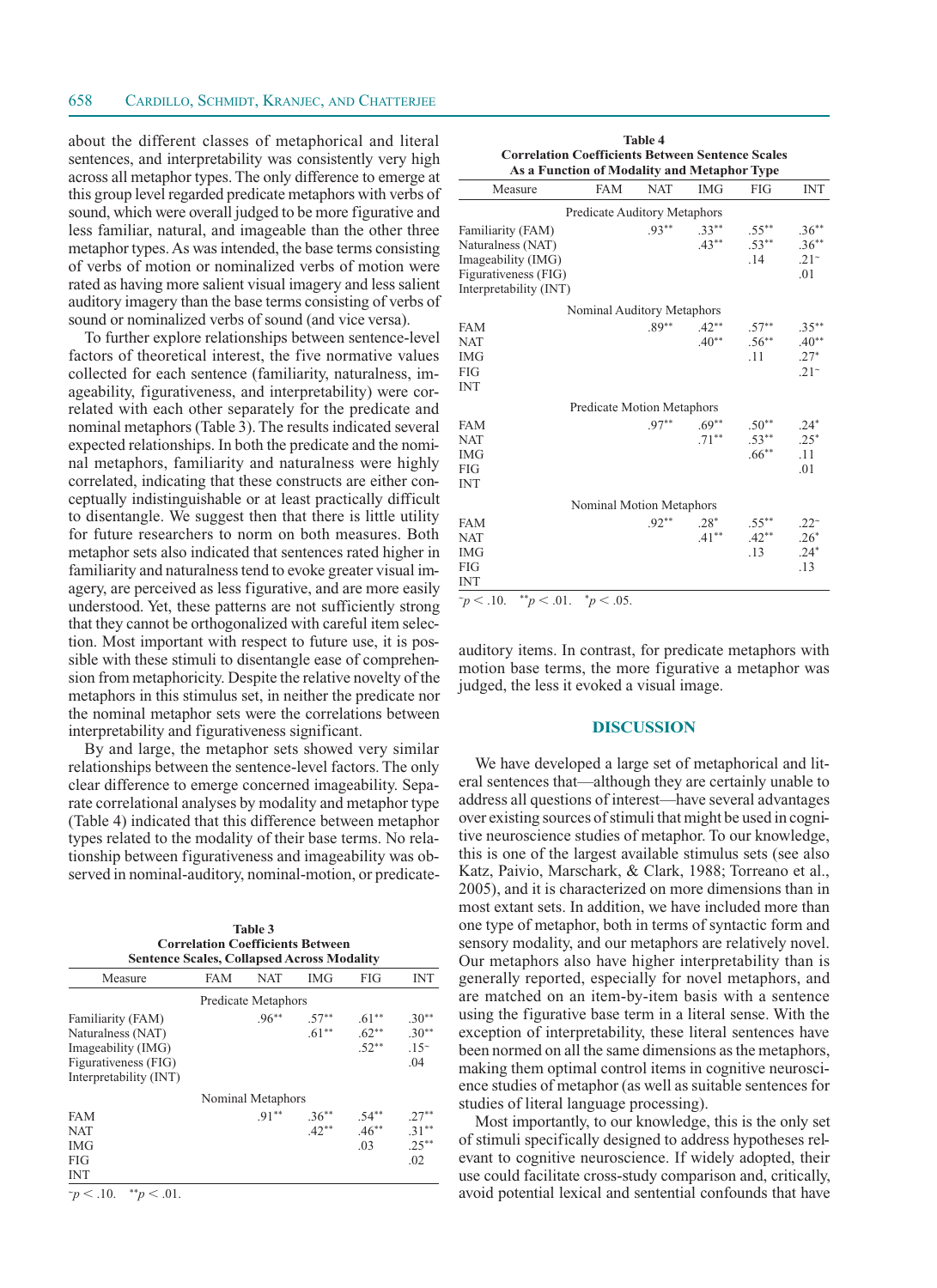made integrating results of previous studies difficult. Despite some of the correlations observed, the stimulus set allows disentangling typically correlated characteristics by selectively sampling it in either of two ways: splitting by a dimension of interest while balancing on nuisance variables or using them as covariates, or parametrically varying a dimension of interest while balancing on nuisance variables or using them as covariates. For instance, the first approach could be used in order to test proposed differences in the cognitive processing entailed by different metaphor types. To do so, one could consider only items of a single base term modality (motion or sound), divide that modality by metaphor type (nominal vs. predicate), and then selectively remove items in such a way that nominal and predicate metaphors and their literal counterparts closely match on lexical and sentential properties. This sorting approach could also be used to test whether the sensory–motor features of the base term determine the neural substrates of its literal and metaphoric senses. In this case, one could consider only metaphors of a single type, divide them instead by modality, then selectively remove items in such a way that auditory and motion metaphors, and their literal counterparts, closely match on lexical and sentential properties. Careful sampling of the stimuli also enables the parametric manipulation of novelty within either of the previous examples of categorical sampling. Alternatively, novelty could be addressed by restricting initial selection of items to items of high or low familiarity or by using familiarity ratings as a covariate of noninterest. By combining sampling approaches in this way, interactions between novelty and metaphor type or modality can be considered.

These are possibilities that we are currently pursuing in our lab, but we can imagine other ways in which these stimuli could be extended, either by the addition of items or by behavioral norming with different tasks. For example, the notion of novelty requires unpacking. The novelty of these stimuli is currently described in terms of their familiarity at the level of the whole sentence, but they could also be characterized by several other closely related concepts—conventionality, aptness, and salience. Although often used interchangeably with *familiarity*, more precisely, *conventionality* refers to how strongly a figurative meaning is associated with a specific base term (Gentner & Wolff, 1997). *Aptness* loosely refers to the goodness of a metaphor or, more specifically, the degree to which the base expresses important features of the target (Chiappe, Kennedy, & Chiappe, 2003). Recent behavioral studies demonstrate that aptness may be driving effects otherwise attributed to conventionality (Chiappe et al., 2003; Jones & Estes, 2006). *Salience* is a composite construct referring to an expression's most prominent meaning, as determined by familiarity, conventionality, context, and frequency (Giora, 1999). Because familiarity, conventionality, aptness, and salience are often highly correlated dimensions, the degree to which they reflect cognitively and neurally relevant distinctions remains an open question. Although conventionality and familiarity are constructs easily applied to other classes of metaphor, as it is strictly defined, aptness is less easily extended to predicate metaphors. This stimulus set presents a chal-

lenge, as well as an opportunity to develop the conceptualization of novelty and a precise model for how these factors conspire to affect comprehension.

More pressing, neuroimaging experiments cannot distinguish areas *necessary* for successful performance in a metaphor task from those areas that are simply *involved* in the task; to make such inferences, fMRI and PET research is best complemented by studies involving brain-injured individuals. However, the patient literature with respect to metaphor is quite limited. In addition to the already highlighted methodological weaknesses of some studies (Schmidt et al., 2010), one obvious shortcoming is the narrowness of the sampled metaphor probes. In most studies, only the metaphoric extension of adjectives have been considered (Brownell et al., 1984; Brownell et al., 1990; Gagnon, Goulet, Giroux, & Joanette, 2003; Giora et al., 2000; Mackenzie, Begg, Lees, & Brady, 1999; Tompkins, 1990; Winner & Gardner, 1977; Zaidel, Kasher, Soroker, & Batori, 2002), or the potentially quite different domain of idioms (Cacciari et al., 2006; Kempler et al., 1999; Papagno & Caporali, 2007; Papagno & Genoni, 2004; Papagno, Tabossi, Colombo, & Zampetti, 2004; Rinaldi, Marangolo, & Baldassarri, 2004; Tompkins, Boada, & McGarry, 1992; Van Lancker & Kempler, 1987) have been considered. At this point, neither nominal nor predicate metaphors have been considered in any patient study. Neither has comprehension of novel metaphors.

As these various suggested lines of research illustrate, these stimuli are designed to address current questions about the neural basis of metaphor comprehension. They are, of course, not without their limitations. For instance, despite the inclusion of additional adjectives in the nominal sentences, these items are generally still shorter than the predicate items. Similarly, although literal sentences were made as similar to the metaphors as possible, they were still rated as more imageable and familiar. Circumventing these differences, however, would have created more problematic issues. For example, adding even more adjectives to the nominals would equalize length with that of the predicates, but it would also mean that the nominals might require greater semantic processing in order to integrate the additional semantic information. Using more abstract words in literal sentences would likely equate imageability with metaphors, but at the expense of differences in their concreteness values. Making literal sentences less familiar would, on first pass, seem desirable, but doing so would require such unlikely combinations of words (e.g., *He is sitting deep in the bubbles*; Kempler et al., 1999) that we feared that they might seem metaphorical when paired with our novel metaphors.

In addition, we constrained the stimulus set in certain ways. We have provided normative data for only one online task: a valence judgment. We believe this to be an appropriate index for ensuring comparability between conditions in terms of semantic processing time, but future researchers may want to add others. We have also avoided familiar metaphors, limiting the set to relatively novel expressions instead, since they are scarce in the literature.

Careful stimulus selection and the use of covariates can address some of these limitations. For others, we hope to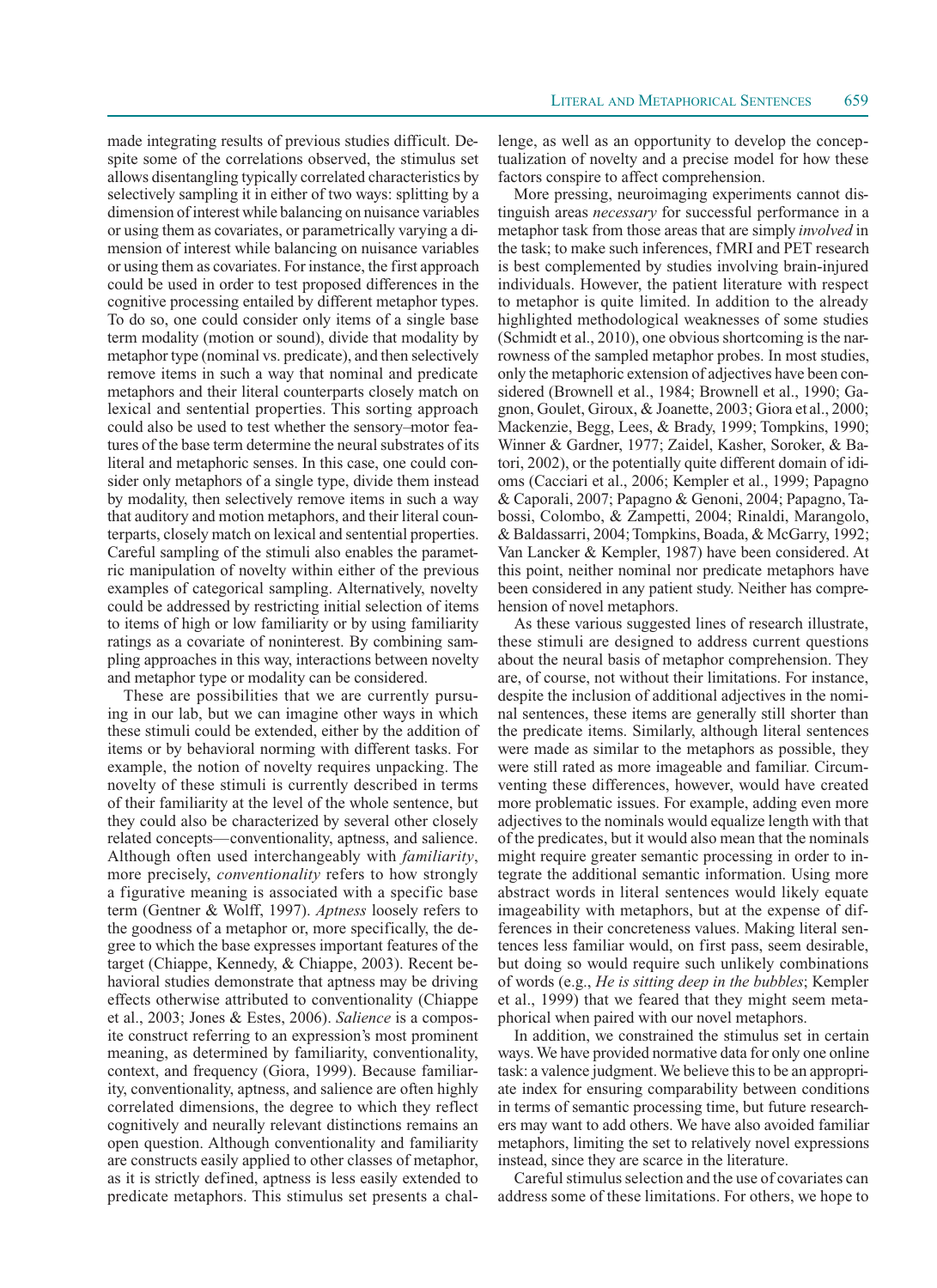have provided a protocol for generating similar stimuli in other languages or to augment the current set as theories of metaphors evolve. Although most of the measures that we have included consist of straightforward ratings or easily acquired psycholinguistic values, we have taken a laborious approach to assessing interpretability that has important benefits. Ratings of comprehensibility using an ordinal scale are a frequently employed and easy to acquire measure (e.g., rate how easy this statement is to understand using a scale from 1 [*not at all*] to 7 [*very easy*]) but are coarse in what they can indicate. One cannot know whether the interpretation that any given reader generated when ranking a stimulus was actually reasonable or even metaphorical, nor does one have any sense of whether the particular interpretation assigned to the item varied between individuals. These shortcomings are especially problematic when one is interested in how anything but the most conventional of metaphors is understood. In everyday language, metaphors are rarely encountered out of context. Foregrounding information likely strongly biases the salience of a figurative interpretation (Giora, 1999). However, as our interpretation task demonstrated, an isolated metaphor of even fairly high familiarity may evoke several different senses. For this reason, it seems sensible to operationalize the interpretability of a metaphor in terms of the plausibility of interpretations, regardless of consensus or lack thereof. Using more than one rater of plausibility is also preferable, given the subjective nature of interpretation, especially for less familiar metaphors.

# **CONCLUSION**

Given metaphor's likely standing as a hallmark of human intelligence, characterizing its neural basis is a goal with broad interest. Nonetheless, the accumulated evidence does not fall out coherently. We suggest that cognitive neuroscience research on metaphor has been hampered by a lack of adequately controlled stimuli and by the fact that stimulus designs have not always kept apace with emergent theoretical frameworks or have addressed them too narrowly. We aim to fill this gap with this large, extensively normed, flexible, and theoretically motivated set of stimuli.

#### **AUTHOR NOTE**

This research was supported by National Institutes of Health Grants R01-HD-050199-01A2 and R01-DC-008779-01 awarded to A.C. We thank Bianca Bromberger and Page Widick for their help collecting and organizing the data. Correspondence concerning this article should be addressed to E. R. Cardillo, Department of Neurology, University of Pennsylvania, 3 West Gates, 3400 Spruce Street, Philadelphia, PA 19104 (e-mail: eica@mail.med.upenn.edu).

## **REFERENCES**

- AMORAPANTH, P. X., WIDICK, P., & CHATTERJEE, A. (2009). The neural basis of spatial relations. *Journal of Cognitive Neuroscience*, **22**, 1739-1753.
- ARZOUAN, Y., GOLDSTEIN, A., & FAUST, M. (2007). Dynamics of hemispheric activity during metaphor comprehension: Electrophysiological measures. *NeuroImage*, **36**, 222-231.
- Aziz-Zadeh, L., & Damasio, A. (2008). Embodied semantics for actions: Findings from functional brain imaging. *Journal of Physiology, Paris*, **102**, 35-39.
- BALOTA, D. A., YAP, M. J., & CORTESE, M. J. (2006). Visual word recognition: The journey from features to meaning (A travel update). In M. Traxler & M. A. Gernsbacher (Eds.), *Handbook of psycholinguistics* (pp. 285-375). New York: Elsevier.
- Binder, J. R., Medler, D. A., Desai, R., Conant, L. L., & Lieben-THAL, E. (2005). Some neurophysiological constraints on models of word naming. *NeuroImage*, **27**, 677-693.
- Binder, J. R., Westbury, C. F., McKiernan, K. A., Possing, E. T., & MEDLER, D. A. (2005). Distinct brain systems for processing concrete and abstract concepts. *Journal of Cognitive Neuroscience*, **17**, 905-917.
- BORODITSKY, L. (2000). Metaphoric structuring: Understanding time through spatial metaphors. *Cognition*, **75**, 1-28.
- Bottini, G., Corcoran, R., Sterzi, R., Paulesu, E., Schenone, P., SCARPA, P., ET AL. (1994). The role of the right hemisphere in the interpretation of figurative aspects of language: A positron emission tomography activation study. *Brain*, **117**, 1241-1253.
- Bowdle, B. F., & Gentner, D. (2005). The career of metaphor. *Psychological Review*, **112**, 193-216.
- Brownell, H. H., Potter, H. H., Michelow, D., & Gardner, H. (1984). Sensitivity to lexical denotation and connotation in braindamaged patients: A double dissociation. *Brain & Language*, **22**, 253-265.
- Brownell, H. H., Simpson, T. L., Bihrle, A. M., Potter, H. H., & GARDNER, H. (1990). Appreciation of metaphoric alternative word meanings by left and right brain-damaged patients. *Neuropsychologia*, **28**, 375-383.
- BRYSBAERT, M., & NEW, B. (2009). Moving beyond Kučera and Francis: A critical evaluation of current word frequency norms and the introduction of a new and improved word frequency measure for American English. *Behavior Research Methods*, **41**, 977-990.
- Cacciari, C., Reati, F., Colombo, M. R., Padovani, R., Rizzo, S., & Papagno, C. (2006). The comprehension of ambiguous idioms in aphasic patients. *Neuropsychologia*, **44**, 1305-1314.
- Cardillo, E. R., Aydelott, J., Matthews, P. M., & Devlin, J. T. (2004). Left inferior prefrontal cortex activity reflects inhibitory rather than facilitatory priming. *Journal of Cognitive Neuroscience*, **16**, 1552-1561.
- CHATTERJEE, A. (2008). The neural organization of spatial thought and language. *Seminars in Speech & Language*, **29**, 226-238.
- CHEN, E., WIDICK, P., & CHATTERJEE, A. (2008). Functional-anatomical organization of predicate metaphor processing. *Brain & Language*, **107**, 194-202.
- Chiappe, D. L., Kennedy, J. M., & Chiappe, P. (2003). Aptness is more important than comprehensibility in preference for metaphors and similes. *Poetics*, **31**, 51-68.
- Coltheart, M. (1981). The MRC Psycholinguistic Database. *Quarterly Journal of Experimental Psychology*, **33**, 497-505.
- Constable, R. T., Pugh, K. R., Berroya, E., Mencl, W. E., Westerveld, M., Ni, W., & Shankweiler, D. (2004). Sentence complexity and input modality effects in sentence comprehension: An fMRI study. *NeuroImage*, **22**, 11-21.
- FIEBACH, C. J., & FRIEDERICI, A. D. (2003). Processing concrete words: fMRI evidence against a specific right-hemisphere involvement. *Neuropsychologia*, **42**, 62-70.
- Friederici, A. D., Fiebach, C. J., Schlesewsky, M., Bornkessel, I. D., & von Cramon, D. Y. (2006). Processing linguistic complexity and grammaticality in the left frontal cortex. *Cerebral Cortex*, **16**, 1709-1717.
- Gagnon, L., Goulet, P., Giroux, F., & Joanette, Y. (2003). Processing of metaphoric and non-metaphoric alternative meanings of words after right- and left-hemispheric lesion. *Brain & Language*, **87**, 217-226.
- Gentner, D. (2003). Why we're so smart. In D. Gentner & S. Goldin-Meadow (Eds.), *Language in mind: Advances in the study of language and thought* (pp. 195-235). Cambridge, MA: MIT Press.
- Gentner, D., Bowdle, B. F., Wolff, P., & Boronat, C. (2001). Metaphor is like analogy. In D. Gentner, K. J. Holyoak, & B. N. Kokinov (Eds.), *The analogical mind: Perspectives from cognitive science* (pp. 199-253). Cambridge, MA: MIT Press.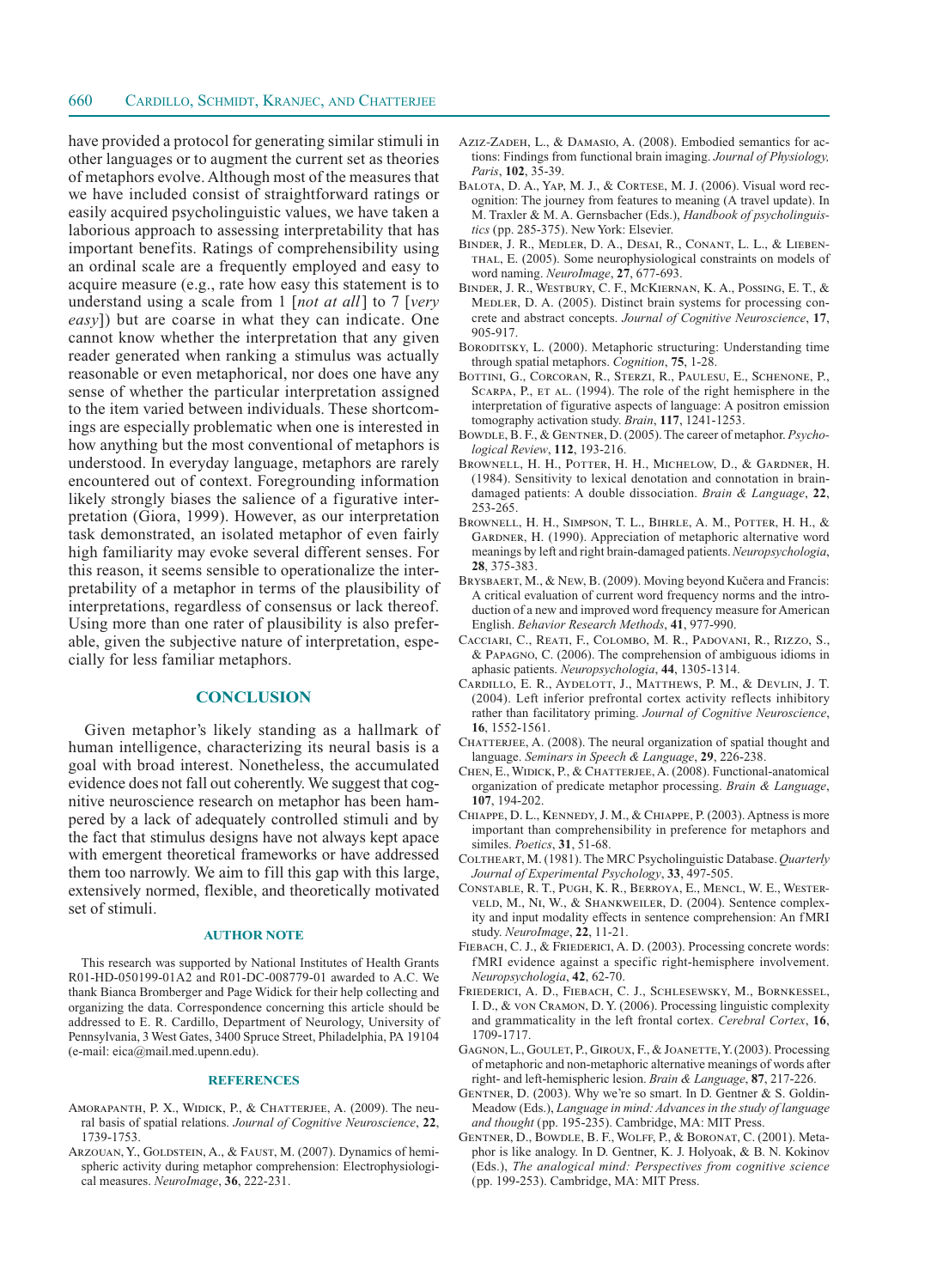- GENTNER, D., & WOLFF, P. (1997). Alignment in the processing of metaphor. *Journal of Memory & Language*, **37**, 331-355.
- GIBBS, R. W. (2006). Metaphor interpretation as embodied simulation. *Mind & Language*, **21**, 434-458.
- Gilhooly, K. L., & Logie, R. H. (1980). Age of acquisition, imagery, concreteness, familiarity, and ambiguity measures for 1,944 words. *Behavioural Research Methods & Instrumentation*, **12**, 395-427.
- Giora, R. (1999). On the priority of salient meanings: Studies of literal and figurative language. *Journal of Pragmatics*, **31**, 919-929.
- Giora, R., Zaidel, E., Soroker, N., Batori, G., & Kasher, A. (2000). Differential effects of right- and left-hemisphere damage on understanding sarcasm and metaphor. *Metaphor & Symbol*, **15**, 63-83.
- Glucksberg, S. (2003). The psycholinguistics of metaphor. *Trends in Cognitive Sciences*, **7**, 92-96.
- Grice, H. P. (1975). Logic and conversation. In P. Cole & J. L. Morgan (Eds.), *Syntax and semantics: Speech acts* (Vol. 3, pp. 41-58). New York: Academic Press.
- Hauk, O., Davis, M. H., & Pulvermüller, F. (2008). Modulation of brain activity by multiple lexical and word form variables in visual word recognition: A parametric fMRI study. *NeuroImage*, **42**, 1185- 1195.
- Ishai, A., Ungerleider, L. G., Martin, A., & Haxby, J. V. (2000). The representation of objects in the human occipital and temporal cortex. *Journal of Cognitive Neuroscience*, **12**(Suppl. 2), 35-51.
- Ishai, A., Ungerleider, L. G., Martin, A., Schouten, J. L., & Haxby, J.V. (1999). Distributed representation of objects in the human ventral visual pathway. *Proceedings of the National Academy of Sciences*, **96**, 9379-9384.
- Jones, L. L., & Estes, Z. (2006). Roosters, robins, and alarm clocks: Aptness and conventionality in metaphor comprehension. *Journal of Memory & Language*, **55**, 18-32.
- Just, M. A., Carpenter, P. A., Keller, T. A., Eddy, W. F., & Thulborn, K. R. (1996). Brain activation modulated by sentence comprehension. *Science*, **274**, 114-116.
- Just, M. A., Newman, S. D., Keller, T. A., McEleney, A., & Carpenter, P. A. (2004). Imagery in sentence comprehension: An fMRI study. *NeuroImage*, **21**, 112-124.
- KABLE, J. W., & CHATTERJEE, A. (2006). Specificity of action representations in the lateral occipitotemporal cortex. *Journal of Cognitive Neuroscience*, **18**, 1498-1517.
- Kable, J. W., Kan, I. P., Wilson, A., Thompson-Schill, S. L., & Chat-TERJEE, A. (2005). Conceptual representations of action in the lateral temporal cortex. *Journal of Cognitive Neuroscience*, **17**, 1855-1870.
- Katz, A. N., Paivio, A., Marschark, M., & Clark, J. M. (1988). Norms for 204 literary and 260 nonliterary metaphors on 10 psychological dimensions. *Metaphor & Symbolic Activity*, **3**, 191-214.
- Keller, T. A., Carpenter, P. A., & Just, M. A. (2001). The neural bases of sentence comprehension: A fMRI examination of syntactic and lexical processing. *Cerebral Cortex*, **11**, 223-237.
- Kemmerer, D. (2006). The semantics of space: Integrating linguistic typology and cognitive neuroscience. *Neuropsychologia*, **44**, 1607-1621.
- Kempler, D., Van Lancker, D., Marchman, V., & Bates, E. (1999). Idiom comprehension in children and adults with unilateral brain damage. *Developmental Neuropsychology*, **15**, 327-349.
- Kircher, T. T. J., Leube, D. T., Erb, M., Grodd, W., & Rapp, A. M. (2007). Neural correlates of metaphor processing in schizophrenia. *NeuroImage*, **34**, 281-289.
- Kosslyn, S. M., Maljkovic, V., Hamilton, S. E., Horowitz, G., & Thompson, W. L. (1995). Two types of image generation: Evidence for left and right hemisphere processes. *Neuropsychologia*, **33**, 1485- 1510.
- KUČERA, H., & FRANCIS, W. N. (1967). *Computational analysis of presentday American English*. Providence, RI: Brown University Press.
- Kuperberg, G. R., Holcomb, P. J., Sitnikova, T., Greve, D., Dale, A. M., & Caplan, D. (2003). Distinct patterns of neural modulation during the processing of conceptual and syntactic anomalies. *Journal of Cognitive Neuroscience*, **15**, 272-293.
- KUTAS, M. (2006). One lesson learned: Frame language processingliteral and figurative—as a human brain function. *Metaphor & Symbol*, **21**, 285-325.
- Lakoff, G., & Johnson, M. (1980). *Metaphors we live by*. Chicago: University of Chicago Press.
- LEE, S. S., & DAPRETTO, M. (2006). Metaphorical vs. literal word mean-

ings: fMRI evidence against a selective role of the right hemisphere. *NeuroImage*, **29**, 536-544.

- Mackenzie, C., Begg, T., Lees, K. R., & Brady, M. (1999). The communication effects of right brain damage on the very old and the not so old. *Journal of Neurolinguistics*, **12**, 79-93.
- Martin, A., Ungerleider, L. G., & Haxby, J. V. (2000). Category specificity and the brain: The sensory/motor model of semantic representations of objects. In M. S. Gazzaniga (Ed.), *The new cognitive neurosciences* (2nd ed., pp. 1023-1036). Cambridge, MA: MIT Press.
- Mashal, N., Faust, M., & Hendler, T. (2005). The role of the right hemisphere in processing nonsalient metaphorical meanings: Application of principal components analysis to fMRI data. *Neuropsychologia*, **43**, 2084-2100.
- Mashal, N., Faust, M., Hendler, T., & Jung-Beeman, M. (2007). An fMRI investigation of the neural correlates underlying the processing of novel metaphoric expressions. *Brain & Language*, **100**, 115-126.
- Mashal, N., Faust, M., Hendler, T., & Jung-Beeman, M. (2009). An fMRI study of processing novel metaphoric sentences. *Laterality*, **14**, 30-54.
- Menenti, L., Petersson, K. M., Scheeringa, R., & Hagoort, P. (2009). When elephants fly: Differential sensitivity of right and left inferior frontal gyri to discourse and world knowledge. *Journal of Cognitive Neuroscience*, **21**, 2358-2368.
- Nelson, D. L., McEvoy, C. L., & Schreiber, T. A. (1998). *The University of South Florida word association, rhyme, and word fragment norms*. Retrieved January 2009 from www.usf.edu/ FreeAssociation.
- PAIVIO, A., YUILLE, J. C., & MADIGAN, S. A. (1968). Concreteness, imagery, and meaningfulness values for 925 nouns. *Journal of Experimental Psychology*, **76**(, Pt. 2), 1-25.
- PAPAGNO, C., & CAPORALI, A. (2007). Testing idiom comprehension in aphasic patients: The effects of task and idiom type. *Brain & Language*, **100**, 208-220.
- PAPAGNO, C., & GENONI, A. (2004). The role of syntactic competence in idiom comprehension: A study on aphasic patients. *Journal of Neurolinguistics*, **17**, 371-382.
- PAPAGNO, C., TABOSSI, P., COLOMBO, M. R., & ZAMPETTI, P. (2004). Idiom comprehension in aphasic patients. *Brain & Language*, **89**, 226-234.
- POBRIC, G., MASHAL, N., FAUST, M., & LAVIDOR, M. (2008). The role of the right cerebral hemisphere in processing novel metaphoric expressions: A transcranial magnetic stimulation study. *Journal of Cognitive Neuroscience*, **20**, 170-181.
- PRAT, C. S., KELLER, T. A., & JUST, M. A. (2007). Individual differences in sentence comprehension: A functional magnetic resonance imaging investigation of syntactic and lexical processing demands. *Journal of Cognitive Neuroscience*, **19**, 1950-1963.
- PULVERMÜLLER, F. (2005). Brain mechanisms linking language and action. *Nature Reviews Neuroscience*, **6**, 576-582.
- Rapp, A. M., Leube, D. T., Erb, M., Grodd, W., & Kircher, T. T. J. (2004). Neural correlates of metaphor processing. *Cognitive Brain Research*, **20**, 395-402.
- Rapp, A. M., Leube, D. T., Erb, M., Grodd, W., & Kircher, T. T. J. (2007). Laterality in metaphor processing: Lack of evidence from functional magnetic resonance imaging for the right hemisphere theory. *Brain & Language*, **100**, 142-149.
- Rinaldi, M. C., Marangolo, P., & Baldassarri, F. (2004). Metaphor comprehension in right brain-damaged patients with visuoverbal and verbal material: A dissociation (re)considered. *Cortex*, **40**, 479-490.
- Schmidt, G. L., Kranjec, A., Cardillo, E. R., & Chatterjee, A. (2010). Beyond laterality: A critical assessment of research on the neural basis of metaphor. *International Journal of Neuropsychology*, **16**, 1-5.
- SCOTT, S. K. (2004). The neural representation of concrete nouns: What's right and what's left? *Trends in Cognitive Sciences*, **8**, 151-153.
- Searle, J. (1979). *Expression and meaning*. Cambridge: Cambridge University Press.
- Shibata, M., Abe, J., Terao, A., & Miyamoto, T. (2007). Neural mechanisms involved in the comprehension of metaphoric and literal sentences: An fMRI study. *Brain Research*, **1166**, 92-102.
- Simmons, W. K., & Barsalou, L. W. (2003). The similarity-intopography principle: Reconciling theories of conceptual deficits. *Cognitive Neuropsychology*, **20**, 451-486.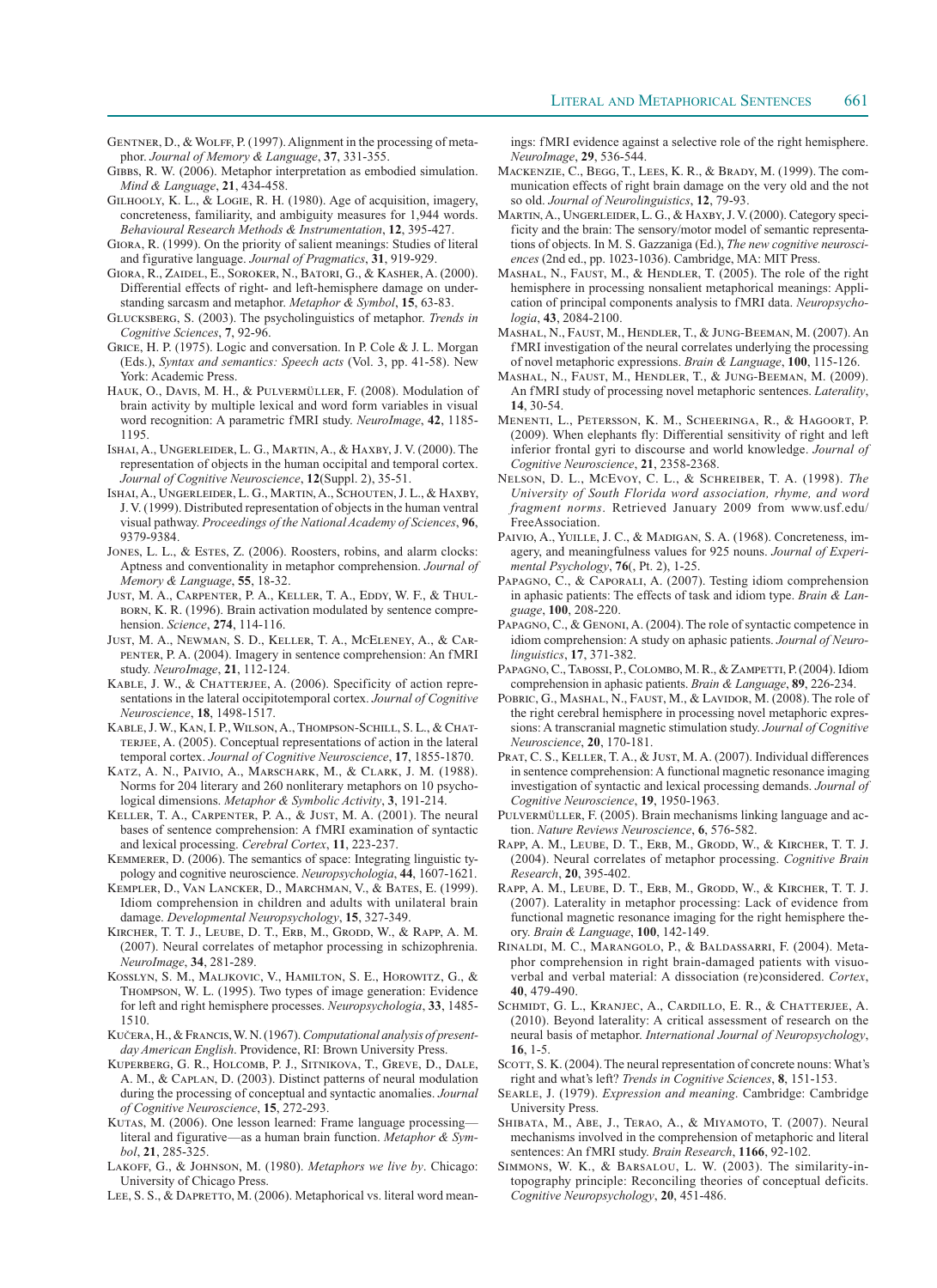- SOTILLO, M., CARRETIÉ, L., HINOJOSA, J. A., TAPIA, M., MERCADO, F., López-Martín, S., & Albert, J. (2005). Neural activity associated with metaphor comprehension: Spatial analysis. *Neuroscience Letters*, **373**, 5-9.
- Stringaris, A. K., Medford, N. C., Giampietro, V., Brammer, M. J., & David, A. S. (2007). Deriving meaning: Distinct neural mechanisms for metaphoric, literal, and non-meaningful sentences. *Brain & Language*, **100**, 150-162.
- THOMPSON-SCHILL, S. L. (2003). Neuroimaging studies of semantic memory: Inferring "how" from "where." *Neuropsychologia*, **41**, 280-292.
- Toglia, M. P., & Battig, W. F. (1978). *Handbook of semantic word norms*. Hillsdale, NJ: Erlbaum.
- Tompkins, C. A. (1990). Knowledge and strategies for processing lexical metaphor after right or left hemisphere brain damage. *Journal of Speech & Hearing Research*, **33**, 307-316.
- Tompkins, C. A., Boada, R., & McGarry, K. (1992). The access and processing of familiar idioms by brain-damaged and normally aging adults. *Journal of Speech & Hearing Research*, **35**, 626-637.
- Torreano, L. A., Cacciari, C., & Glucksberg, S. (2005). When dogs can fly: Level of abstraction as a cue to metaphorical use of verbs. *Metaphor & Symbol*, **20**, 259-274.
- Tranel, D., Manzel, K., Asp, E., & Kemmerer, D. (2008). Naming dynamic and static actions: Neuropsychological evidence. *Journal of Physiology, Paris*, **102**, 80-94.
- Van Lancker, D. R., & Kempler, D. (1987). Comprehension of familiar phrases by left- but not by right-hemisphere damaged patients. *Brain & Language*, **32**, 265-277.
- Wallentin, M., Lund, T. E., Østergaard, S., Østergaard, L., & ROEPSTORFF, A. (2005). Motion verb sentences activate left posterior middle temporal cortex despite static context. *NeuroReport*, **16**, 649- 652.
- Wallentin, M., Østergaard, S., Lund, T. E., Østergaard, L., & ROEPSTORFF, A. (2005). Concrete spatial language: See what I mean? *Brain & Language*, **92**, 221-233.
- WINNER, E., & GARDNER, H. (1977). The comprehension of metaphor in brain-damaged patients. *Brain*, **100**, 717-729.
- WU, D. H., WALLER, S., & CHATTERJEE, A. (2007). The functional neuroanatomy of thematic role and locative relational knowledge. *Journal of Cognitive Neuroscience*, **19**, 1542-1555.
- YARKONI, T., SPEER, N. K., BALOTA, D. A., MCAVOY, M. P., & ZACKS, J. M. (2008). Pictures of a thousand words: Investigating the neural mechanisms of reading with extremely rapid event-related fMRI. *NeuroImage*, **42**, 973-987.
- Zaidel, E., Kasher, A., Soroker, N., & Batori, G. (2002). Effects of right and left hemisphere damage on performance of the "Right Hemisphere Communication Battery." *Brain & Language*, **80**, 510-535.

#### **NOTES**

1. This particular task was chosen not only because it has been used in previous metaphor research, but also because the other most commonly used task—a plausibility judgment—may not be well suited to studies involving novel metaphors. The inclusion of implausible sentences risks biasing readers away from making metaphoric interpretations of unfamiliar but interpretable metaphors. In addition, a valence judgment task enables controlling for differences in verbal processing associated with the affective content of stimuli (cf. Kutas, 2006).

2. The instructions were slightly modified directions from Paivio, Yuille, and Madigan (1968) and also very similar to those used in the two other major sources of concreteness and imageability norms in the MRC Psycholinguistic Database (i.e.; Gilhooly & Logie, 1980; Toglia & Battig, 1978).

#### **SUPPLEMENTAL MATERIALS**

The sentence materials for this study and the norms associated with each sentence may be downloaded from http://brm.psychonomic -journals.org/content/supplemental.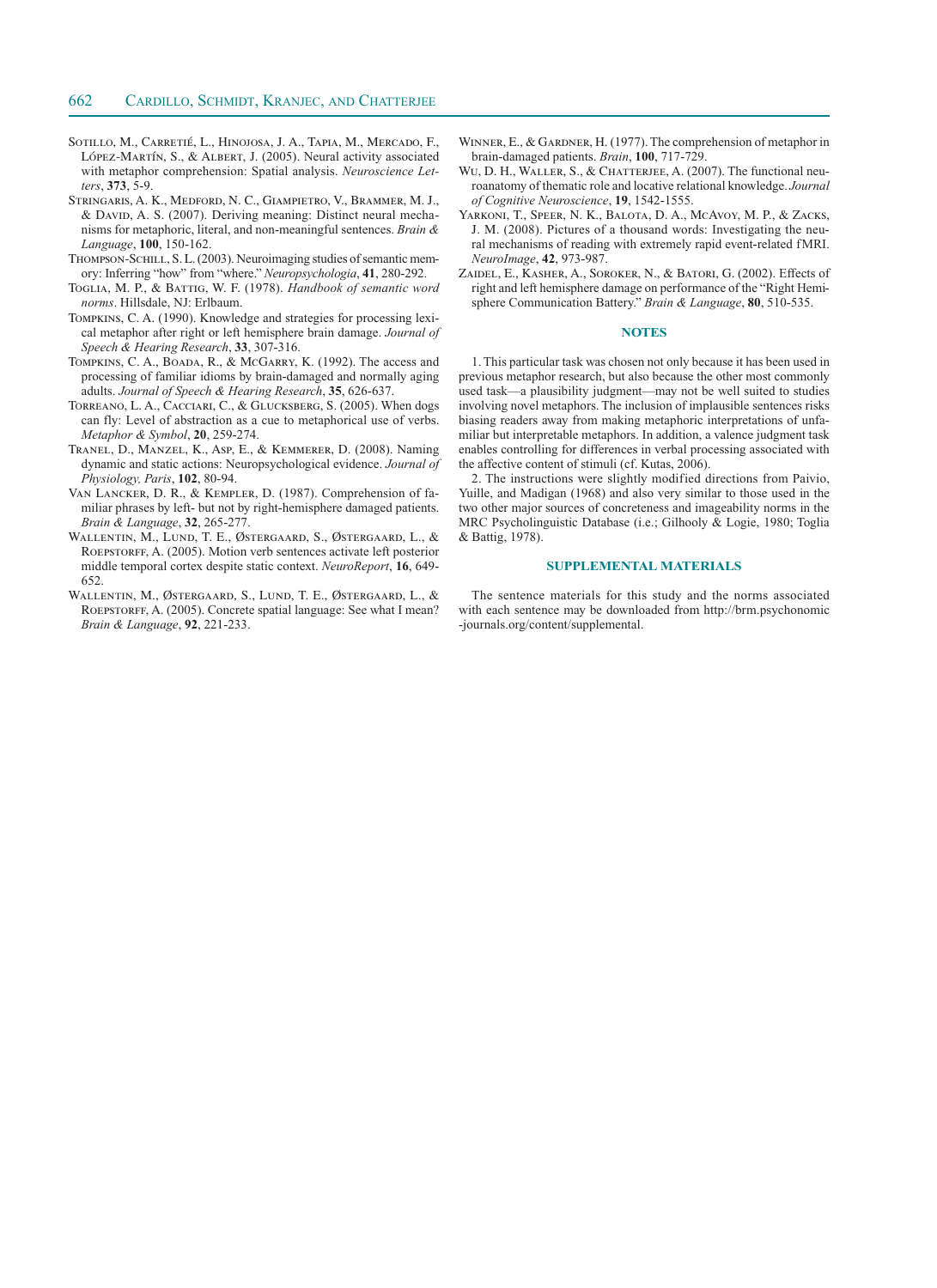## **APPENDIX A Words Normed for Concreteness**

accountant, admonishment, alibi, amused, anthology, applause, archeological, aside, assignment, ATM, babble, bankruptcy, bashful, beckoning, billboard, blast, bleat, belch, blubber, blurt, bold, braking, bully, bungee, cackle, campaign, canter, canvas, carousel, cartwheel, cathartic, celebrity, celebrity, chant, chase, chat, chatter, cheer, chime, chirp, clamber, clatter, clatter, click, clomp, cluck, collapse, colorful, comeback, comment, commotion, competitive, complaint, complicated, composition, confident, constant, controversial, coo, cooking, corporate, corrupt, couple, course, creep, curl, current, dash, declined, demo, designer, desperate, dice, dieter, disorder, disturbance, divorcee, dodge, drift, drive, drone, drummer, editorial, elitist, email, embarrassed, embarrassment, endless, environmentalist, eviction, ex, excursion, exhausting, exhibition, eyelashes, fart, feminist, fizzle, flip, flit, flop, flounder, forced, forgotten, furtive, gambler, gardener, gaze, gear, girlfriend, glance, gleeful, glide, goodbye, grasp, greeting, growl, grumble, grunt, guffaw, gurgle, haircut, handshake, hangover, headline, heartbroken, hipster, hiss, hobble, homework, hoot, hopeful, hormonal, hostess, housewife, huff, icy, ill-timed, immediate, injection, input, insistent, interjection, Internet, interviewer, irrepressible, irresistible, irritating, karate, landing, Latin, legal, leisurely, license, literary, logging, loophole, lope, lost, lurch, massage, media, mediocre, memoirs, mere, model, monk, mosey, motif, mumble, murmur, negotiations, nervous, objection, obstacle, oink, optimistic, outburst, outraged, overhead, packaging, painful, paisley, pamphlet, paperwork, parking, partnership, password, patriotic, perfect, perspective, petition, photographer, plod, plummet, poignant, polluted, popular, posture, pounce, prance, preacher, pregnancy, press, pretentious, Prius, privileged, programmer, promised, purr, rant, reception, recession, recording, rejection, relationship, relay, reproach, request, rescuer, resume, retort, revealing, romantic, romp, roommate, rousing, runner, runway, sashay, scamper, screech, screech, script, scrutiny, scurry, seizure, serenade, sexist, shameless, shipwreck, shuffle, shy, sidle, single, sip, sizzle, skater, skulk, skydive, slam-dunk, sleepwalk, slink, slogan, slouch, slurp, smirk, snarl, sneak, snicker, sniff, snigger, snore, sputter, squawk, squeal, stammer, stampede, status, steady, stir, stomp, stoplight, straggler, strategy, stroll, struggle, stutter, successful, suitor, supportive, surfer, SUV, swagger, swimmer, symptom, tacky, tailspin, take-off, tango, tattoo, teen, teenager, textbook, theater, therapy, tiptoe, totter, traipse, trajectory, trek, trickle, triumphant, trudge, t-shirt, tsunami, tug, twitch, twitter, unexpected, unpaid, urgent, valley, vocalization, wade, waiting, Wallstreet, waterfall, whimper, whine, whinny, whir, winner, word, wrecking, wrestle, wrinkled, yip, yodel

# **APPENDIX B Words Normed for Auditory and Visual Imagery**

argue, babble, balloon, bang, bark, belch, blast, bleat, blubber, blurt, bounce, buzz, cackle, call, canter, cartwheel, chant, charge, chat, cheer, chime, chirp, chop, chuckle, clamber, clamor, clash, clatter, click, climb, clomp, cluck, coast, collapse, coo, cough, crackle, crawl, creep, cry, dance, dart, dash, dig, dive, dodge, drift, drive, drone, drop, drum, fall, fart, fizzle, flip, flit, flop, flounder, flow, flush, fly, gasp, gesture, giggle, glide, groan, growl, grumble, grunt, guffaw, gurgle, hiss, hobble, holler, hoot, hop, howl, huff, hug, hum, hush, inch, jingle, jog, jump, knock, laugh, launch, leap, lift, limp, lope, lumber, lurch, march, moan, mosey, move, mumble, murmur, oink, plod, plow, plummet, polka, pop, pounce, prance, press, puff, pull, punch, purr, push, quack, race, rain, rant, rattle, reel, retreat, ride, roar, roll, run, sail, sashay, scamper, scream, screech, scurry, serenade, shatter, shout, shriek, shuffle, sidle, sigh, sing, sizzle, skulk, skydive, slam-dunk, slap, sleepwalk, slide, slink, slither, slouch, slurp, smash, snake, snap, snarl, sneak, sneeze, snicker, sniff, snigger, snore, snort, sob, spill, spin, splash, spring, sprint, sputter, squawk, squeal, stab, stammer, stampede, stand, stir, stomp, stream, stretch, stroll, strut, stumble, stumble, stutter, surf, surge, swagger, swarm, sweep, swim, swing, tailspin, take-off, tango, thunder, tiptoe, toss, totter, traipse, trudge, tug, twitter, voice, wade, wail, walk, waltz, wander, wave, weep, whimper, whine, whinny, whir, whirl, whisper, whistle, whoop, wiggle, wind, worm, wrestle, yawn, yell, yelp, yip, yodel, yowl, zigzag